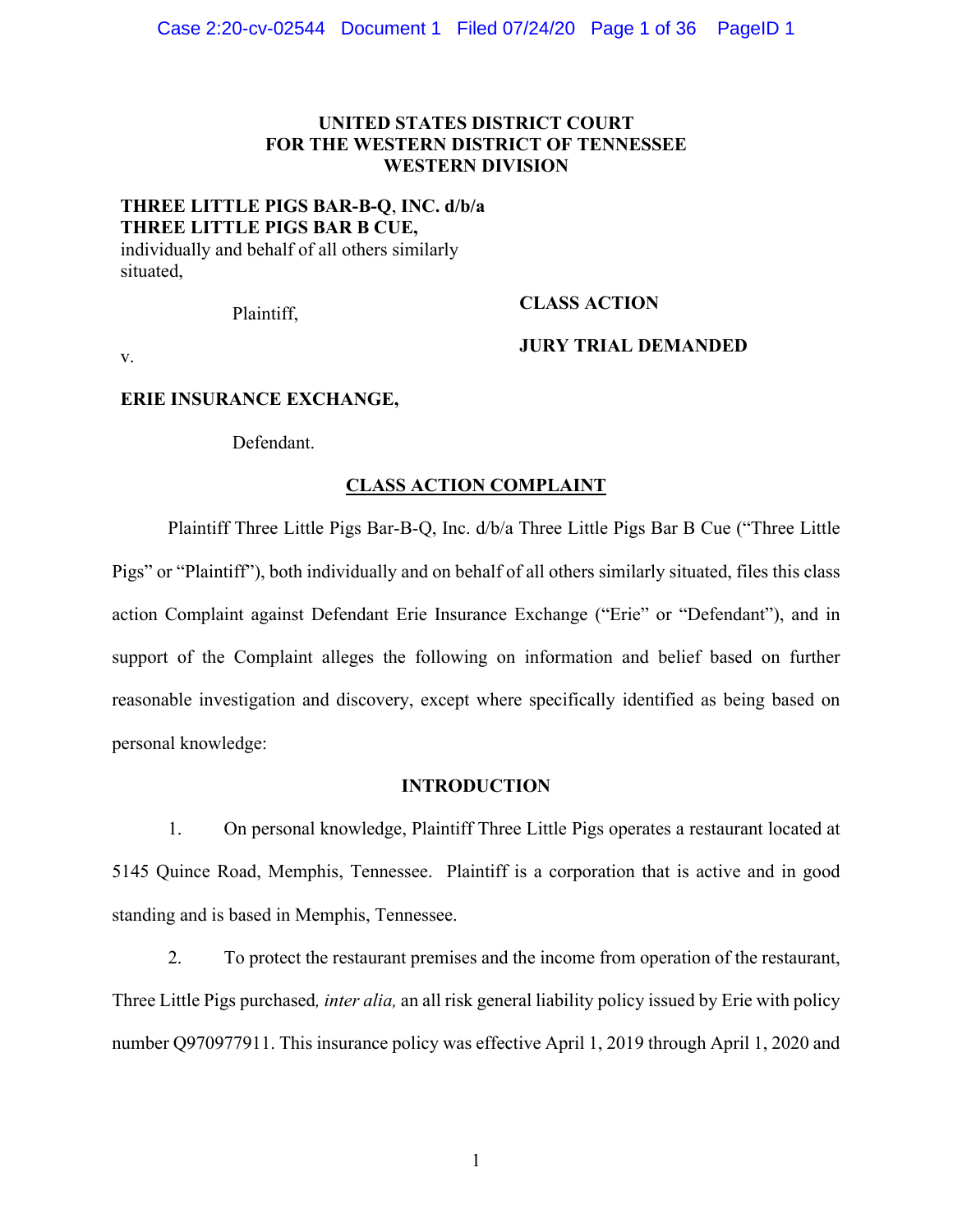## Case 2:20-cv-02544 Document 1 Filed 07/24/20 Page 2 of 36 PageID 2

was renewed on April 1, 2020 through April 1, 2021. The terms of those policies are collectively referred to herein as the "Policy." [1](#page-1-0)

3. The Policy was issued by Defendant Erie Insurance Exchange. Under the Policy, Erie is responsible for, *inter alia*, claims handling, including receiving and managing claims and loss notices, responding to questions about insurance and coverage, investigating claims, and paying claims for covered losses.

4. The Policy is a bilateral contract. Plaintiff agreed to pay monthly premiums to Erie in exchange for promises of coverage for certain losses.

5. Among other types of coverage, the Policy protects Plaintiff against a loss of business income due to an interruption of the restaurant's operations due to loss of use and/or damage at the premises of the business. This type of coverage is often referred to as business interruption coverage.

6. The Policy also provides "Extra Expense" and "Full Resumption of Operations" coverage, under which Defendant promised to pay certain expenses incurred that would not have been incurred due to loss or damage at the premises of the business.

7. Additionally, the Policy provides "Civil Authority" coverage, under which Defendant promised to pay for loss of business income sustained when the action of a civil authority prohibits public access to the business premises.

8. Plaintiff duly complied with its obligations under the Policy, and paid the requisite premiums to Defendant.

9. Beginning in March 2020, Plaintiff was forced to suspend business operations at the restaurant due to risk of infection of COVID-19 and/or actions of civil authorities prohibiting

<span id="page-1-0"></span><sup>&</sup>lt;sup>1</sup> Redacted true and correct copies of the policies are attached to this complaint as Exhibits "A" and "B" respectively, and are incorporated herein by reference.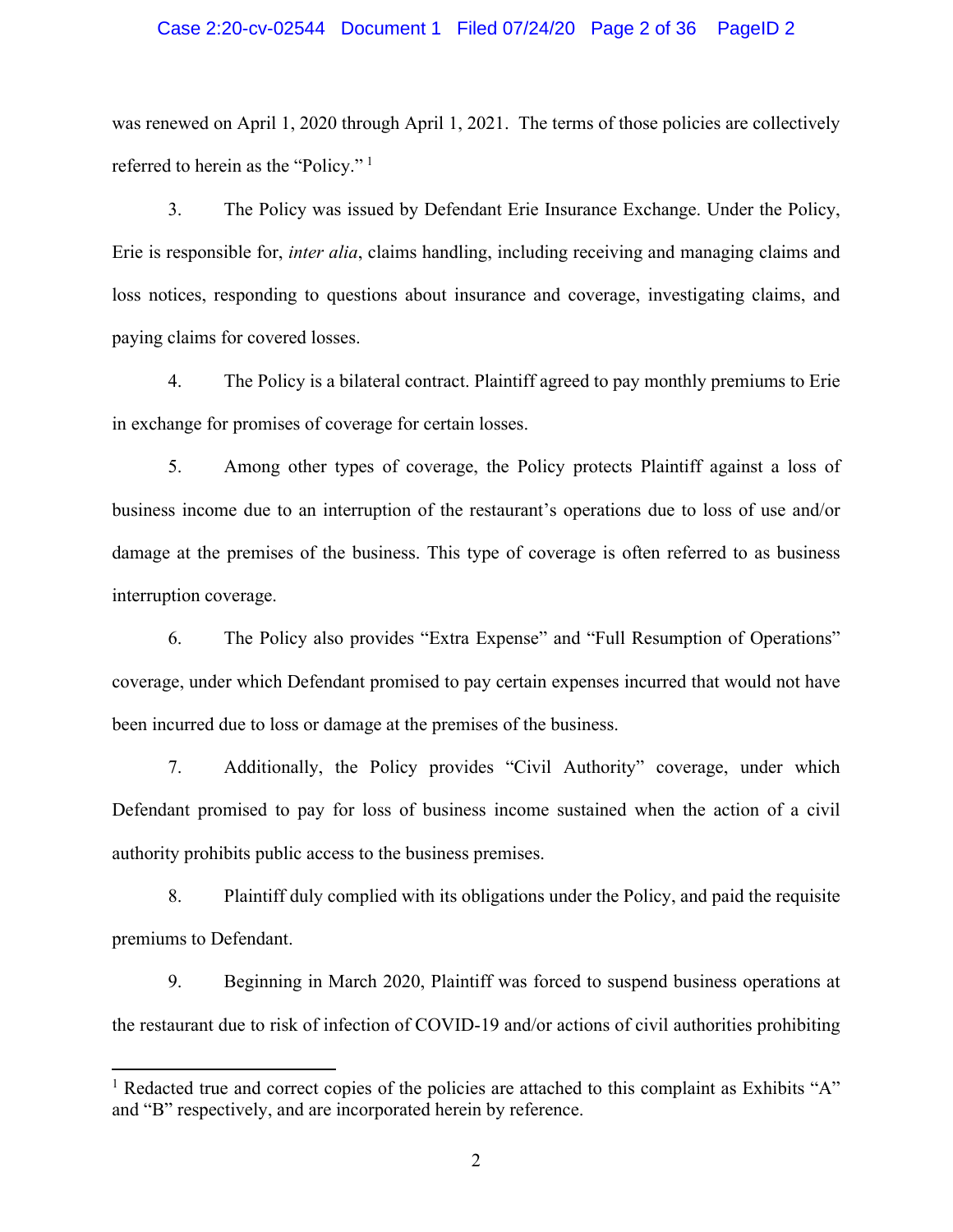## Case 2:20-cv-02544 Document 1 Filed 07/24/20 Page 3 of 36 PageID 3

full access to and occupancy of the restaurant. This interruption, which is ongoing in terms of its impact on business operations, has caused Plaintiff to suffer significant losses and incur significant expenses.

10. On or about March 16, 2020 Plaintiff submitted a claim for coverage under the Policy.

11. Under the Policy, Defendant promised to cover these losses and expenses, and is obligated to pay for them. But in breach of its contractual obligations, Defendant summarily denied the claim of Plaintiff and failed to pay for these losses and expenses, and has taken the position it will not pay any such similar claims no matter the circumstances to putative class member.

12. Defendant is failing and refusing to pay for similar losses and expenses of other insureds holding policies that are, in all material respects, identical.

## **THE PARTIES**

13. On personal knowledge, Plaintiff Three Little Pigs Bar-B-Q, Inc. d/b/a Three Little Pigs Bar B Cue is a Tennessee corporation that is active and in good standing, and is organized to business in the state of Tennessee. The restaurant premises are located at 5145 Quince Road in Memphis, Tennessee.

14. Defendant Erie Insurance Exchange is a member of the Erie Insurance Group, which is organized under the laws of Pennsylvania, and has its principal place of business in the state of Pennsylvania. Erie Insurance Exchange is the issuer of the Policy.

15. At all times material hereto, Defendant engaged in substantial and not isolated activity on a continuous and systematic basis in the state of Tennessee, namely by issuing, selling and/or underwriting insurance policies in Tennessee and by contracting to insure or underwrite insurance on property located in Tennessee.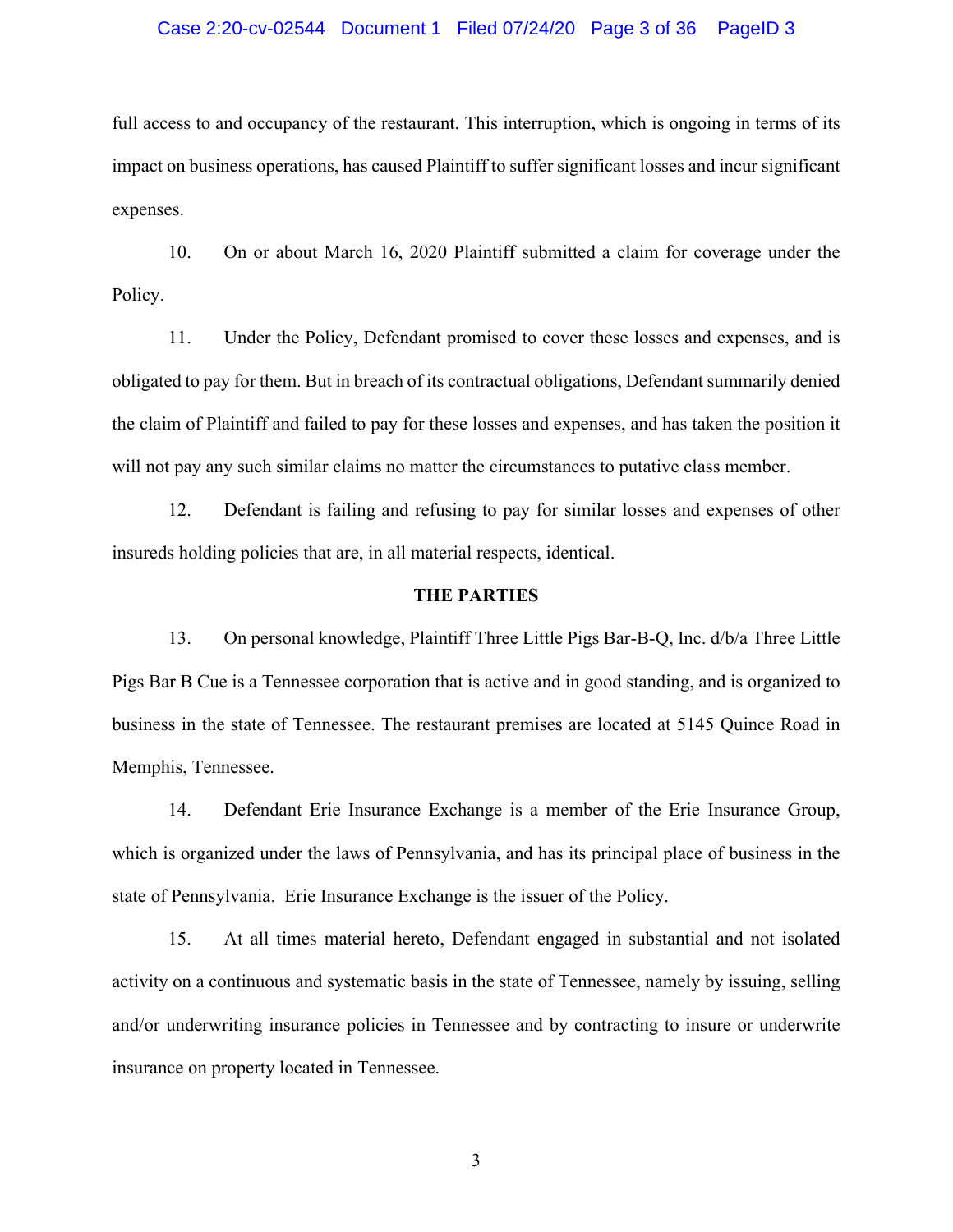## Case 2:20-cv-02544 Document 1 Filed 07/24/20 Page 4 of 36 PageID 4

16. Under the applicable law and the terms of the Policy, service of process on Defendant may be effectuated by serving its Attorney-In-Fact, Erie Indemnity Company at 100 Erie Insurance Place, Erie, Pennsylvania 16530.

## **JURISDICTION AND VENUE**

17. This Court has jurisdiction over the parties to this action. Plaintiff is a resident of Tennessee, Defendant transacts business in this State, and the members of the Class are resident citizens of this State and any other state where similar policies were issued and/or underwritten by Defendant.

18. This Court has subject matter jurisdiction over the claims asserted in this action under 28 U.S.C. § 1332 because there is complete diversity between Defendant and at least one member of each class; there are more than one hundred members of each class; and the amount in controversy exceeds \$5,000,000 exclusive of interest and costs. This Court also has subject matter jurisdiction under 28 U.S.C. §§ 2201 and 2202 and is authorized to grant declaratory relief under these statutes.

19. This Court has personal jurisdiction over Defendant because Plaintiff's claims arise out of, among other things, Defendant conducting, engaging in, and/or carrying on business in Tennessee; Defendant breaching a contract in this State by failing to perform acts required to be performed in this State; and Defendant contracting to insure or underwrite the insurance of property in this State, including but not limited to the premises insured under the Policy. Defendant also purposefully availed itself of the opportunity to and privilege of conducting activities in the state of Tennessee by marketing and/or underwriting insurance policies and services within this State, and intentionally developing relationships with brokers, agents, and customers within this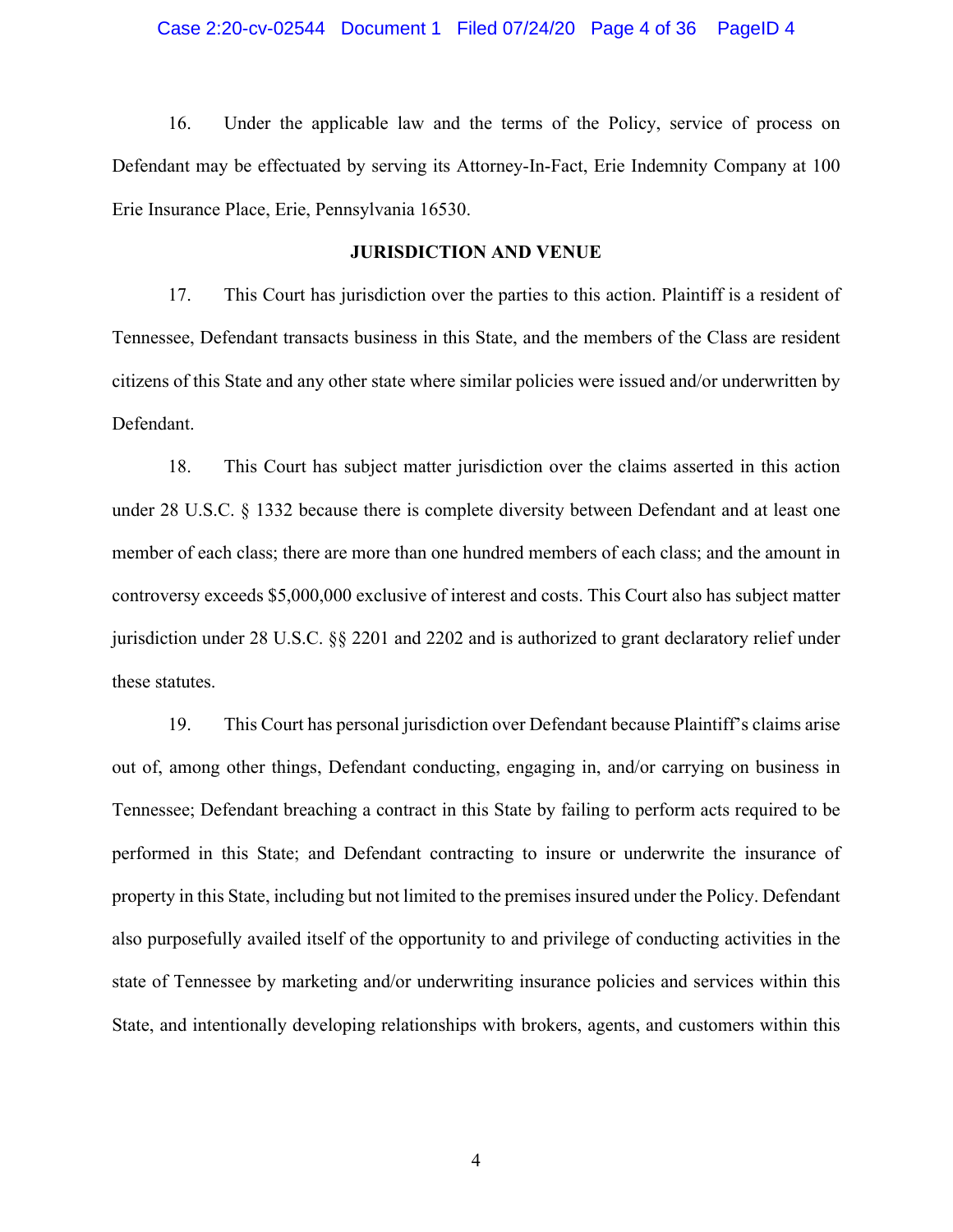## Case 2:20-cv-02544 Document 1 Filed 07/24/20 Page 5 of 36 PageID 5

State to insure property within the State, which resulted in the issuance of the Policy to Plaintiff, and similar policies to thousands of other businesses.

20. Venue is proper in this District under 28 U.S.C. § 1391 because Defendant maintains substantial operations in this District; many Class Members either reside or did business with Defendant in this District; Defendant engaged in business in this District; a substantial part of the events or omissions giving rise to the claims at issue occurred in this District; and Defendant entered into transactions and received substantial profits from insureds who reside in this District. Pursuant to Local Rule 3.3(a), venue is proper in the Western Division of this District, as Plaintiff resides in the Western District of Tennessee, and the Western Division of this District is where Plaintiff's claim arose.

## **FACTUAL BACKGROUND**

## *The Policy*

21. In March 2019, Plaintiff Three Little Pigs renewed the Policy, a property insurance policy issued by Defendant Erie. The initial relevant policy has a policy period of April 1, 2019 to April 1, 2020. This policy was subsequently renewed and is the same in material respects. The renewed policy has a policy period of April 1, 2020 to April 1, 2021. The insured property under the Policy is located at 5145 Quince Road, Memphis, TN 38117-6846.

22. The Policy is an all risk insurance policy. An "all risk policy" covers all risks of loss that may happen (except by fraudulent acts of the insured), no matter their source and however fortuitous the event or circumstance may be, as long as it is beyond the control of the insured and unless the policy contains a specific provision expressly excluding the loss from coverage.<sup>[2](#page-4-0)</sup>

<span id="page-4-0"></span> $2$  All Risk policies differ from "enumerated risk" policies that only covered certain listed risks such as fire, lightning, wind, theft, collapse, etc. Insurers developed all risk policies to provide more comprehensive coverage than had previously been offered. STEVEN PLITT ET AL, 10A COUCH ON INSURANCE 148:50 (3<sup>RD</sup> ED.).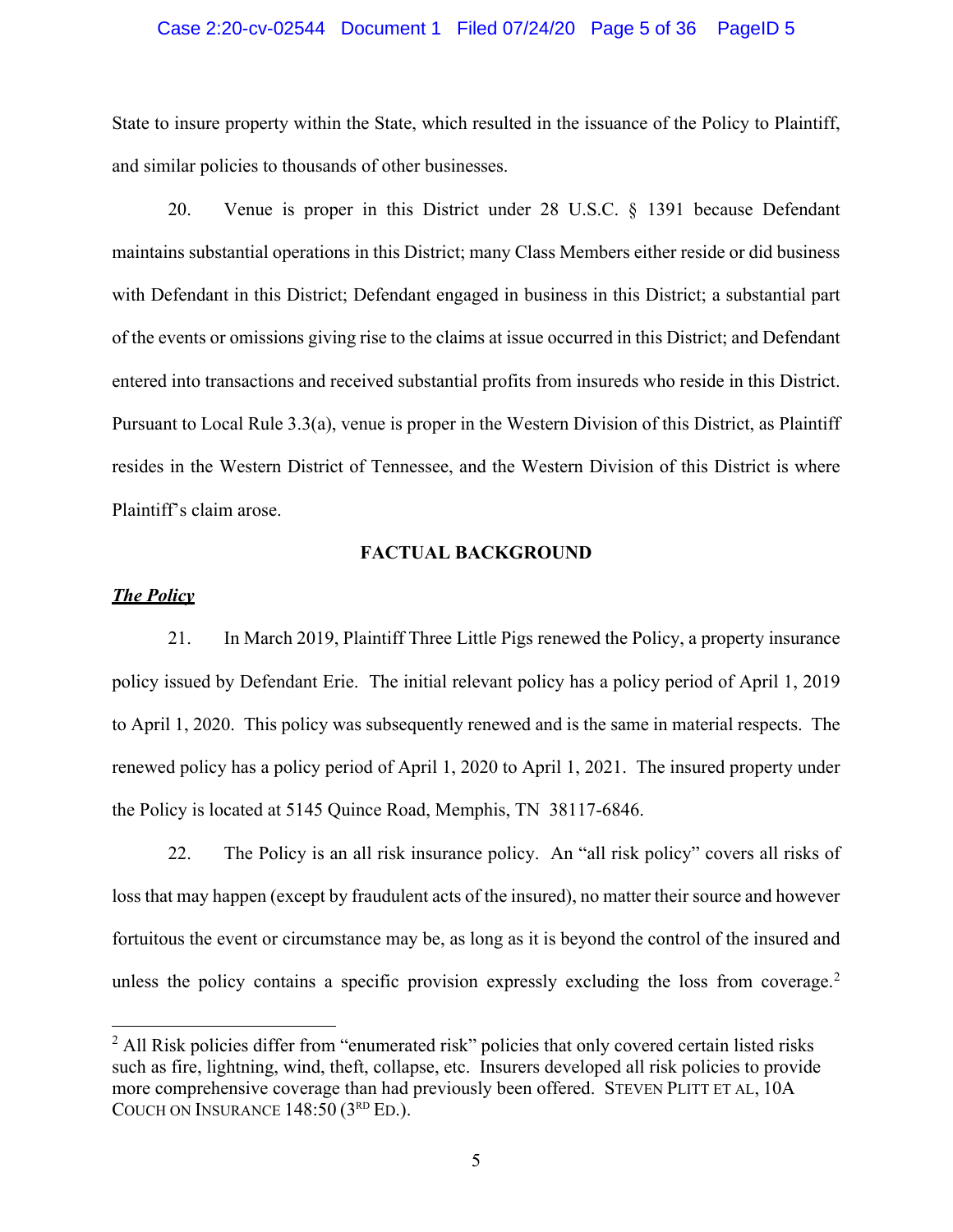## Case 2:20-cv-02544 Document 1 Filed 07/24/20 Page 6 of 36 PageID 6

Plaintiff is not required to prove the precise cause of the loss or damage to demonstrate coverage exists under the Policy or that the loss or damage was occasioned by an external cause, but simply that the "loss" was due to a fortuitous circumstance or event.

23. Consistent with the all-risk nature of the Policy, Defendant specifically agreed to pay for "direct physical 'loss' of or damage to Covered Property at the premises described in the 'Declarations' caused by or resulting from a peril insured against." The term "loss" is defined as "direct and accidental loss of or damage to covered property." As to the relevant Income Protection Coverage under the Policy, "[t]his policy insures against direct physical 'loss', except 'loss' as excluded or limited in this policy." The Policy covers all property Plaintiff owns, rents or occupies, as well as business personal property under various provisions of the Policy, including the "Restaurants Enhancement Endorsement."

24. Several of the terms in the Policy referenced herein, either in isolation or in the context in which they are used (e.g., "direct and accidental", "damage to property", "direct physical", "loss", and "peril insured against") are ambiguous and not defined in the Policy. Ambiguous language in insurance contracts are to be construed liberally in favor of the insured in favor of providing coverage and strictly against the insurance company against denying coverage, considering the policy in its entire context and the nature of the risks the policy insures against.

25. One type of coverage provided by the Policy is for loss of business income, often called business interruption insurance. This coverage is specifically provided for in the provisions of the Policy entitled "Income Protection – Coverage 3"". In the Policy, Defendant promised to pay for "the actual loss of 'income' and/or 'rental income' sustained by" Plaintiff, which "shall not exceed: 1. The actual reduction of 'income' and/or 'rental income' during the 'interruption of business.'" In addition, Defendant agreed that it "will pay up to \$100 a day, for seven days, after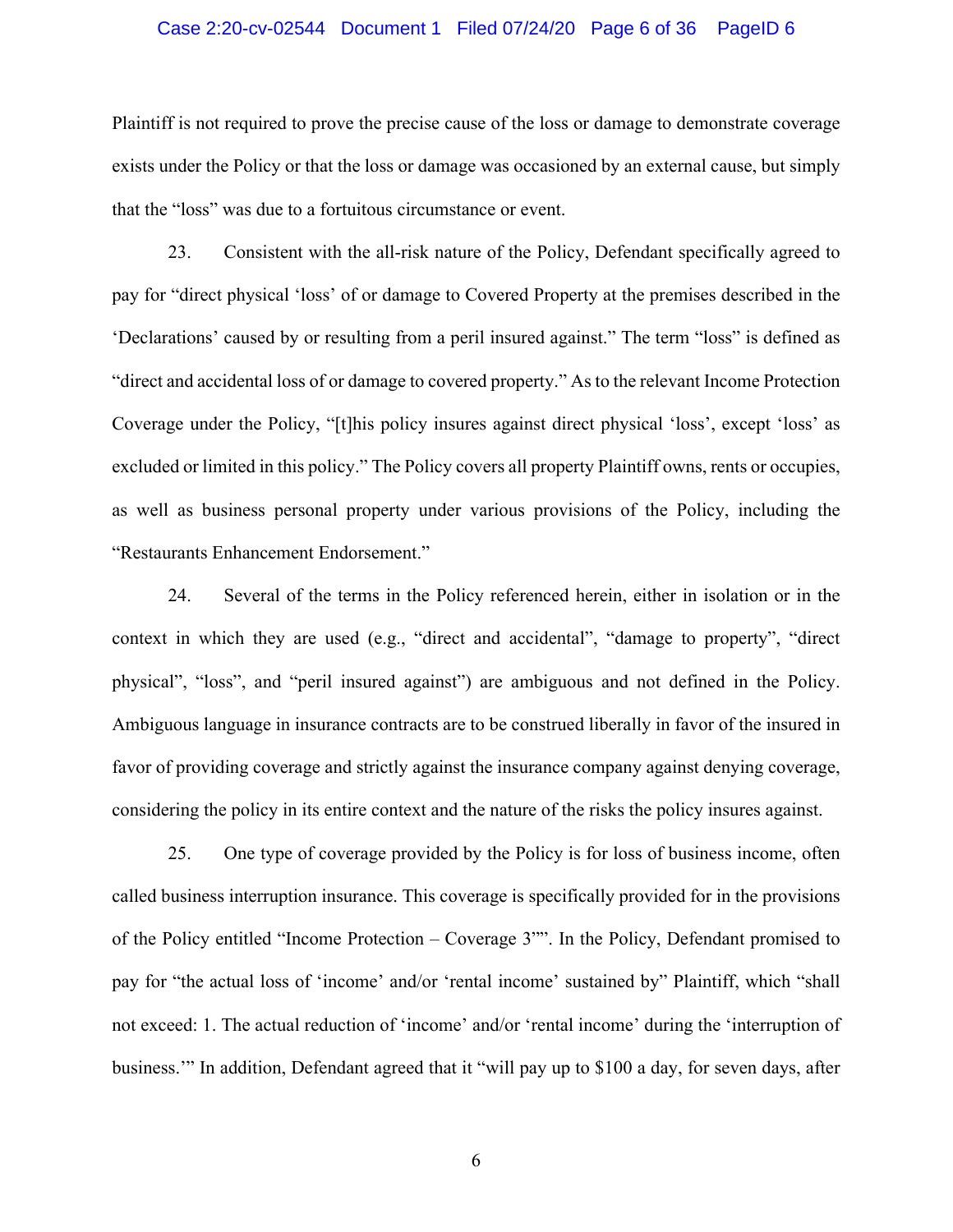## Case 2:20-cv-02544 Document 1 Filed 07/24/20 Page 7 of 36 PageID 7

your business is suspended to cover loss of 'income' and/or 'rental income' sustained by you while you are determining your actual income protection loss." In addition, Defendant agreed, "[w]e will pay the actual income protection loss for only such length of time as would be required to resume normal business operations. We will limit the time period to the shorter of the following periods: 1. The time period required to rebuild, repair, or replace such part of the Building or Business Personal Property … that has been damaged or destroyed as a direct result of an insured peril; or 2. Eighteen (18) consecutive months from the date of loss."

26. "Income" as used in the Policy means the net profit that the business would have earned absent the interruption of business operations:

> "Income" means the sum of net income (net profit or loss) before income taxes) that would have been earned or incurred and necessary continuing operating expenses incurred by the business such as payroll expenses, taxes, interests, and rents.

27. "Interruption of business" means, among other things, a slowdown or cessation of the insured's business:

> "Interruption of business" means the period of time that your business is partially or totally suspended and it:

- 1. Begins with the date of direct "loss" to covered property caused by a peril insured against; and
- 2. Ends on the date when the covered property should be repaired, rebuilt, or replaced with reasonable speed and similar quality.

28. In addition to promising to pay for loss of income under the Policy, Defendant also promised to pay for certain necessary "Extra Expense" that was incurred "at the premises described in the 'Declarations … anywhere in the coverage territory." Extra Expense is defined as: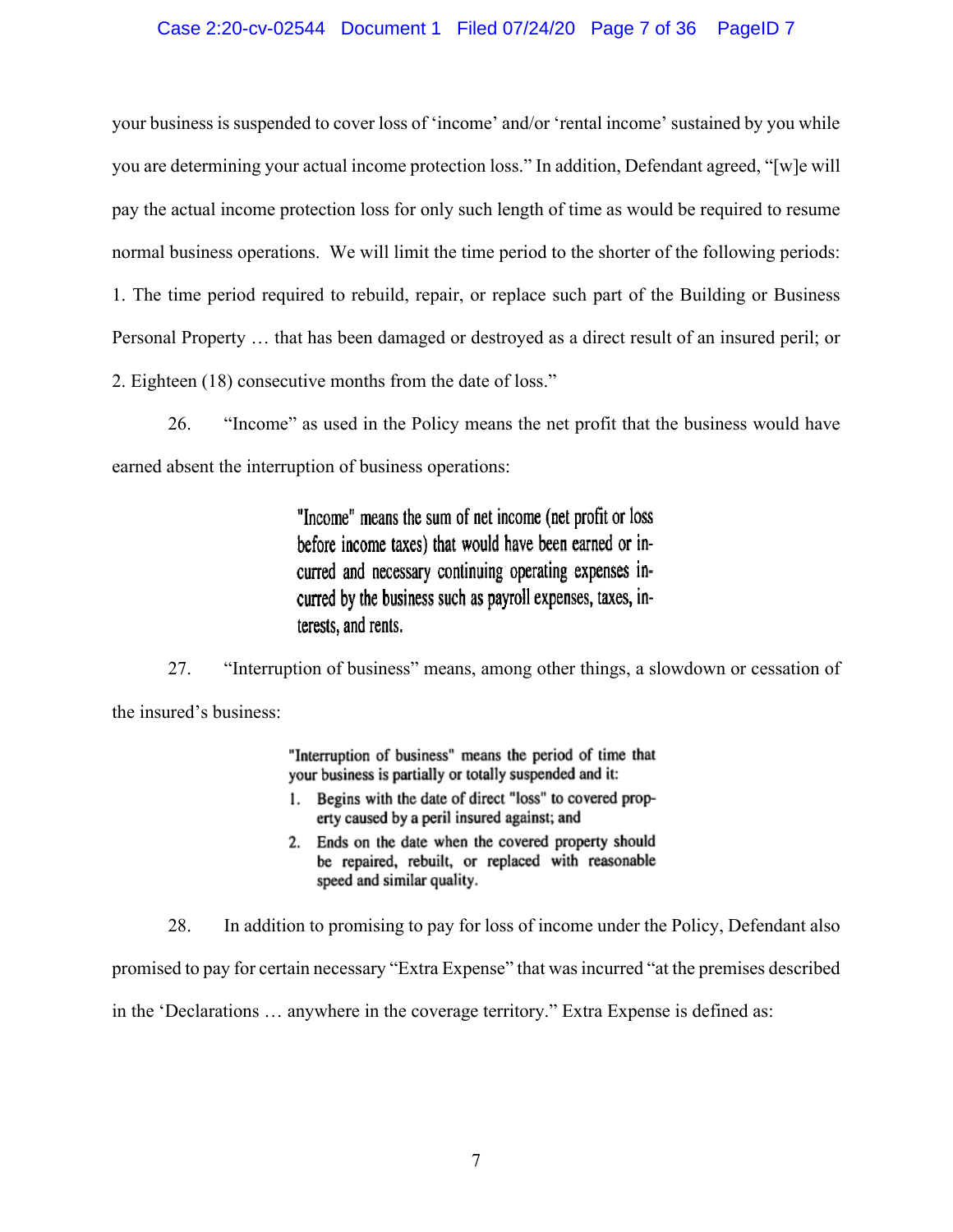"Extra expense" means necessary expenses you incur due to partial or total "interruption of business" resulting directly from "loss" or damage to property on the premises described in the "Declarations" or to your food truck or trailer anywhere in the coverage territory from a peril insured against. "Loss" or damage also includes property in the open, or in a vehicle, on the premises described in the "Declarations" or within 1,500 feet thereof, or to your food truck or trailer when anywhere in the coverage territory.

We will pay necessary actual and necessary "extra expenses" (other than the expense to repair or replace property) sustained by you to:

1. Avoid or minimize the "interruption of business" and to continue your business operations:

a. At the premises described in the "Declarations"; or

b. At replacement premises or at temporary locations, including:

1) Relocation expenses; and

2) Costs to equip and operate the replacement of temporary locations; or

c. Anywhere in the coverage territory for your food truck or trailer.

2. Minimize the "interruption of business" if you cannot continue your business operations to the extent it reduces the amount of loss that would have been payable under loss of "income" and/or "rental income".

We will not pay any "loss" or damage to your Building(s), Business Personal Property and Personal Property of Others, or food truck or trailer. We also will not pay the cost of research or any other expense to replace or restore your valuable papers and records or "electronic data". We will pay the cost to repair or replace your covered property and the amount to research, replace, or restore the lost information on damaged valuable papers and records or "electronic data" to the extent it reduces the amount of loss that would have been payable under loss of "income" and/or "rental income".

29. The Policy also provides "Civil Authority" coverage. Under this aspect of the coverage under the Policy, Defendant promised to pay for the actual loss of "Income" Plaintiff sustained and necessary "Extra Expense" caused by an "action of civil authority that prohibits access to the premises described in the Declarations", under the following conditions: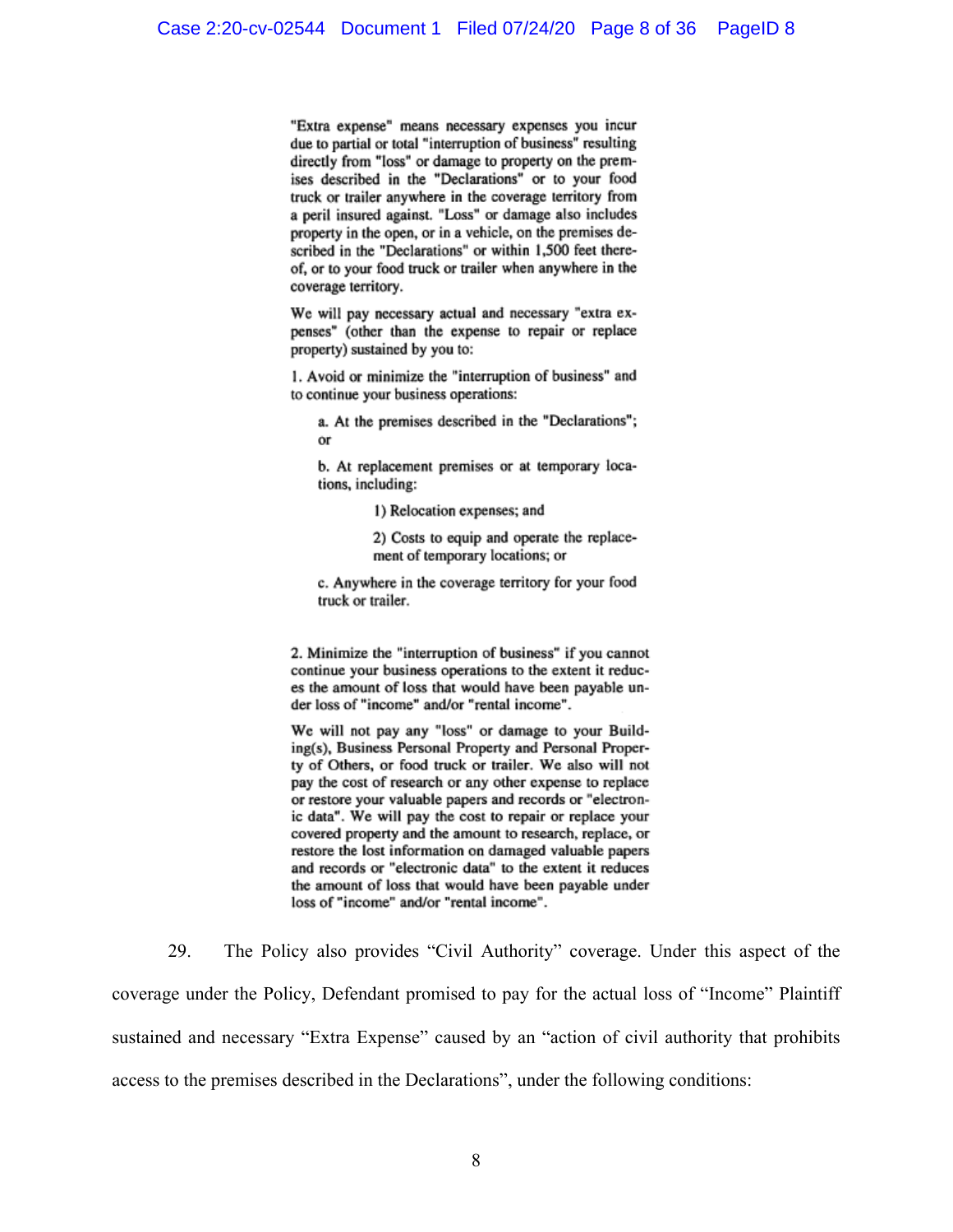When a peril insured against causes damage to property other than property at the premises described in the "Declarations", we will pay for the actual loss of "income" and/or "rental income" you sustain and necessary "extra expense" caused by action of civil authority that prohibits access to the premises described in the "Declarations" or access to your food truck or trailer anywhere in the coverage territory provided that both of the following apply:

a. Access to the area immediately surrounding the damaged property is prohibited by civil authority as a result of the damage, and the premises described in the "Declarations" or your food truck or trailer are within that area but are not more than one mile from the damaged property; and

b. The action of civil authority is taken in response to dangerous physical conditions resulting from the damage or continuation of the peril insured against that caused the damage, or the action is taken to enable a civil authority to have unimpeded access to the damaged property.

Civil Authority coverage for "income" and/or "rental income" will begin 72 hours after the time of the first action of civil authority that prohibits access to the premises described in the "Declarations" or to your food truck or trailer anywhere in the coverage territory and will apply for a period of up to four consecutive weeks from the date on which such coverage began.

Civil Authority coverage for "extra expense" will begin immediately after the time of the first action of civil authority that prohibits access to the premises described in the "Declarations" or to your food truck or trailer anywhere in the coverage territory and will end:

a. Four consecutive weeks after the date of that action; or b. When your Civil Authority coverage for "income" and/or "rental income" ends:

whichever is later.

30. This Civil Authority provision is an independent basis for business interruption

coverage. That is, it can be triggered even when the standard business interruption coverage is not.

31. Defendant also promised to pay, under the Full Resumption of Operations

provisions of the Policy, for actual loss of income for an additional 60 days, as follows: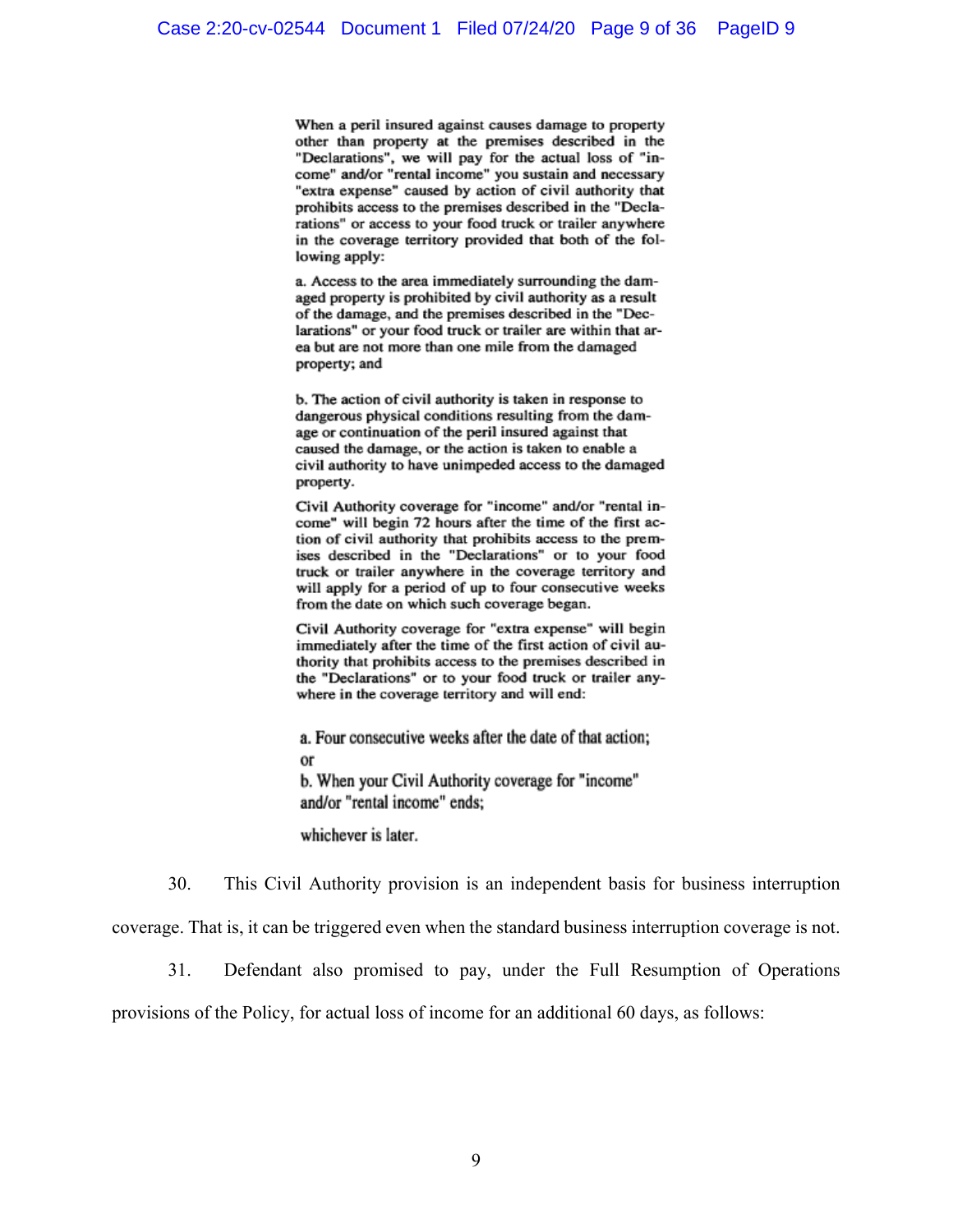We will also pay your actual loss of "income" and/or "rental income" for an additional 60 days if your "income" and/or "rental income" after operations are resumed is less than your "income" and/or "rental income" before the loss. The additional amount we will pay will start after the later of the following times:

a. The date on which the liability for Income Protection - Coverage 3 would terminate if this clause had not been included; or b. The date on which repair, replacement, or rebuilding of such part of the damaged or destroyed property described in the "Declarations" or to your food truck or trailer is actually completed.

32. Some portions of the Policy are standardized forms drafted by the Insurance Services Office (ISO). The ISO is a company that drafts standard policy language for use in insurance contracts.

33. For the reasons detailed below, the losses at issue are fortuitous and not attributable to any actions of Plaintiff. Neither Plaintiff's Policy, nor those of putative class members, contain any exclusion that would allow Defendant to deny coverage for losses caused by the interruption of Plaintiff's business and/or the actions of civil authorities.

34. In fact, while part of an insurance industry attempt to defraud regulators by claiming it was a clarifying an exclusion when in fact it was attempting an unwarranted expansion of an exclusion without a reduction in premiums, in 2006 the ISO drafted a new endorsement, CP 01 40 07 06. This endorsement acknowledged that claims for business interruption losses would be filed under existing policy language for losses resulting from the presence of disease-causing agents, and might not be covered under any pollution exclusion. Endorsement CP 01 40 07 06, which other insurers have since incorporated in policies, attempted to expand excluded losses by providing that the insurer "will not pay for loss or damage caused by or resulting from any virus, bacterium or other microorganism that induces or is capable of inducing physical distress, illness or disease." Significantly, Defendant chose to not include this endorsement in Plaintiff's Policy.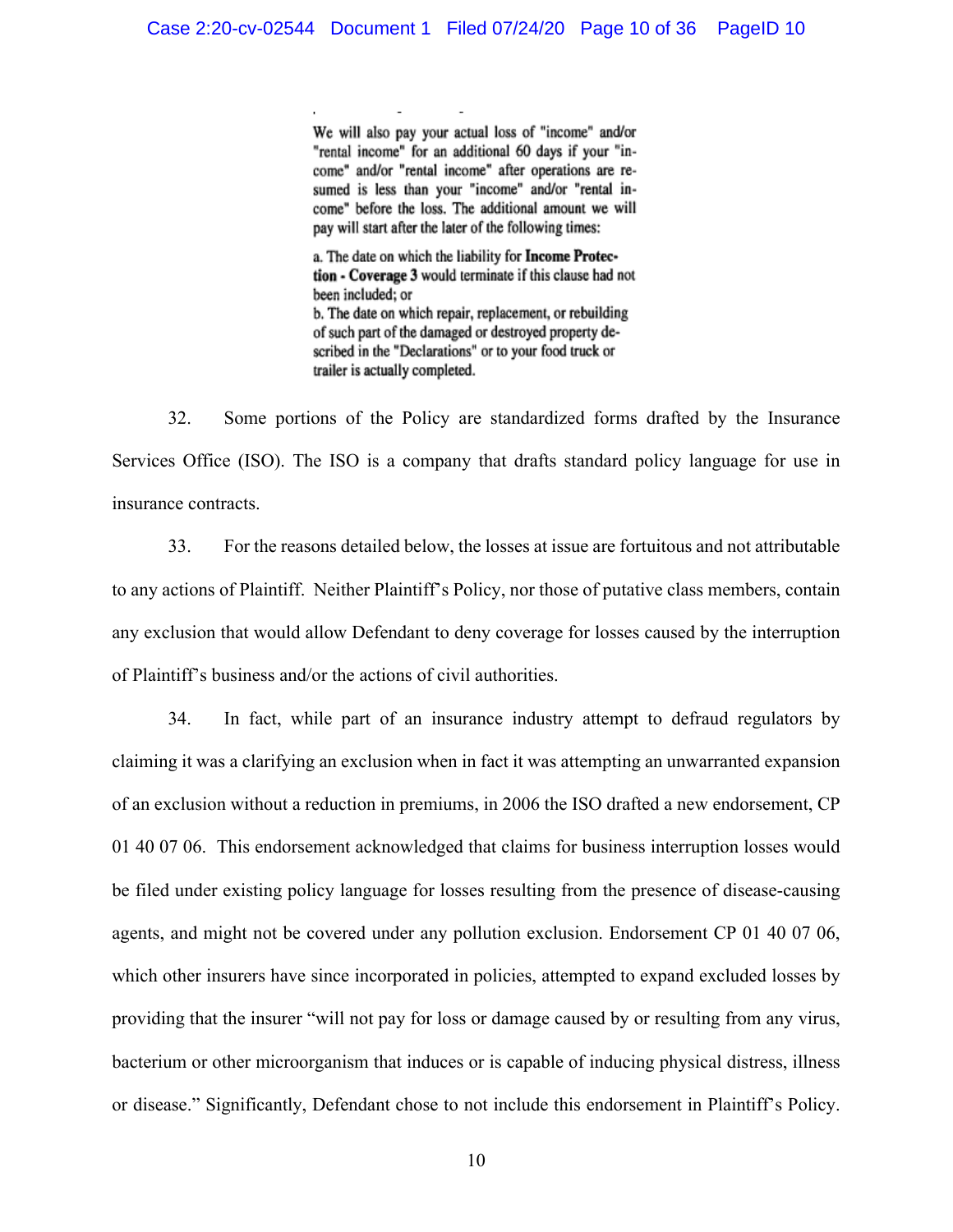## Case 2:20-cv-02544 Document 1 Filed 07/24/20 Page 11 of 36 PageID 11

And as stated below, any claimed "pollution" exclusion, on its face, is inapplicable to the claims at issue here.

35. Accordingly, because the Policy is an all-risk policy and does not specifically exclude the losses that Plaintiff has suffered, and the losses sustained are the result of fortuitous acts beyond the control of Plaintiff and others, these losses are covered under Plaintiffs' Policy and the policies of other similarly situated persons.

## **Plaintiff's Covered Losses**

36. On March 13, 2020, the Governor of Tennessee, Bill Lee, declared a public health emergency in response to the appearance of COVID-19 in the State of Tennessee.

37. As of March 22, 2020, according to the Shelby County Department of Public Health, there were 66 confirmed cases of COVID-19 in Shelby County, with 505 positive COVID-19 tests statewide. As of July 21, 2020, Shelby County alone, where Three Little Pigs is located, had 16,978 reported cases of COVID-19, with at least 244 deaths. As of that date, there have now been over 30,432 positive COVID-19 tests in Tennessee. Thus, this is a pervasive dangerous physical condition that exists throughout the State, including within the immediate vicinity of Plaintiff's restaurant.

38. These dangerous physical conditions have prompted actions by civil authorities throughout the United States ("Civil Authority Actions"), including but not limited to civil authorities with jurisdiction over the Plaintiff's restaurant: the City of Memphis, County of Shelby, and the state of Tennessee.

39. Consistent with the actions of all states nationwide, on March 22, 2020, Governor Lee issued Executive Order No. 17, An Order to Mitigate The Spread of COVID-19 By Limiting Social Gatherings, Dine-In Service, and Gym Use, and Exposure at Nursing and Retirement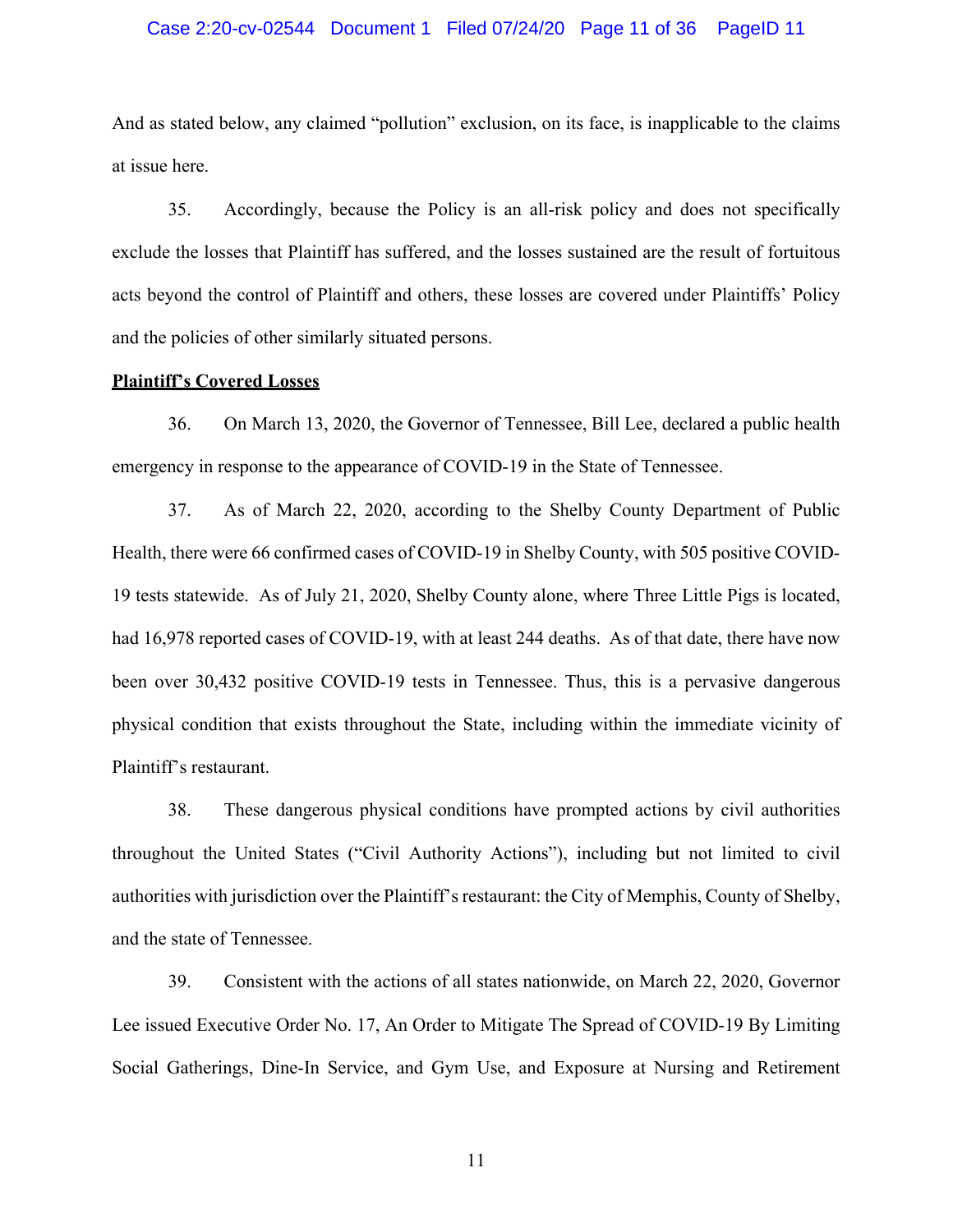## Case 2:20-cv-02544 Document 1 Filed 07/24/20 Page 12 of 36 PageID 12

Homes, and Providing Flexibility for Restaurants Regarding the Sale of Alcohol. This Order, which expressly covers Shelby County, requires all restaurants to close except for curbside or takeout orders. [3](#page-11-0)

40. On March 23, 2020, the City of Memphis issued Ordinance No. 03-2020 establishing a "Safer at Home Directive and Closure of Non-Essential Services and Businesses." Among other things, this Order required businesses within the city of Memphis to comply with the Order of the Governor, requiring closure of all restaurants unless the restaurants prepare food for delivery or carry out. Ordinance No. 03-2020 was expressly issued in response to COVID-19 "continu[ing] to present a severe danger to public health."[4](#page-11-1) Page 2, Section (3) of the Ordinance specifically states: "Mass Gatherings Prohibited. All public and private gatherings of more than ten people occurring outside a single household or living unit are prohibited…" This Order was extended multiple times by Mayor Strickland, and expired on June 1, 2020.

41. On March 30, 2020, Governor Bill Lee Executive Order No. 21, An Order Amending Executive Order No. 17 to Further Mitigate the Spread of COVID-19 by Limiting Non-Essential Services and Gatherings, which extended Executive Order No. 17 through April 14, 2020. Governor Lee also issued Executive Order No. 22, An Order Directing Tennesseans to Stay Home Unless Engaging in Essential Activities to Limit Their Exposure to and Spread of COVID-19. This order requires non-essential businesses to close access to their premises to the public.[5](#page-11-2)

42. On April 13, 2020, Governor Lee extended Tennessee's Stay At Home Order (Order Nos. 17 and 22) through April 30, 2020. While Order No. 29 was issued on April 24, 2020,

<span id="page-11-0"></span><sup>&</sup>lt;sup>3</sup> <https://publications.tnsosfiles.com/pub/execorders/exec-orders-lee17.pdf>

<span id="page-11-1"></span><sup>&</sup>lt;sup>4</sup> <https://covid19.memphistn.gov/wp-content/uploads/2020/03/Executive-Order-No-03-2020.pdf>

<span id="page-11-2"></span><sup>5</sup> [https://publications.tnsosfiles.com/pub/execorders/exec-orders-lee21.pdf;](https://publications.tnsosfiles.com/pub/execorders/exec-orders-lee21.pdf) <https://publications.tnsosfiles.com/pub/execorders/exec-orders-lee22.pdf>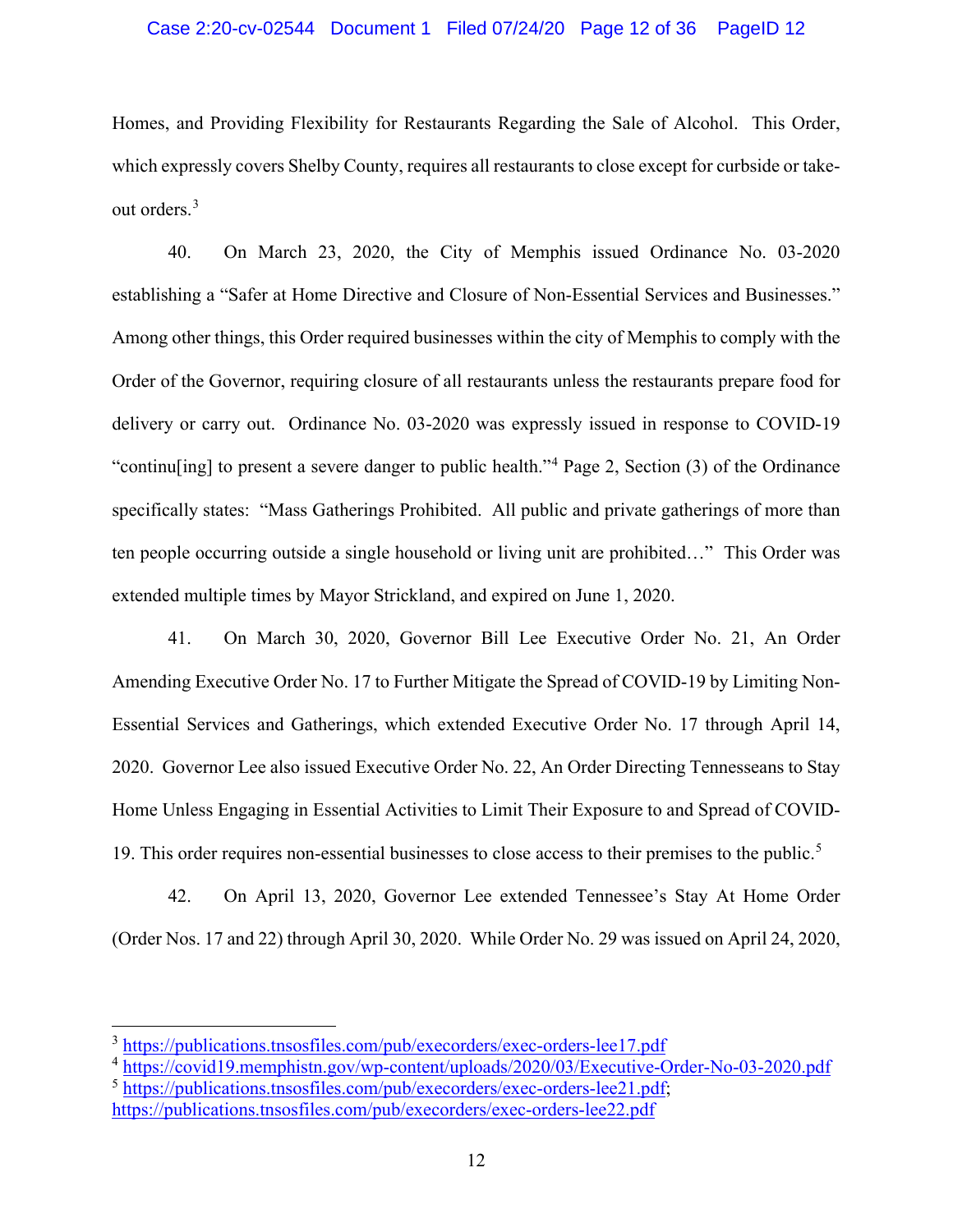## Case 2:20-cv-02544 Document 1 Filed 07/24/20 Page 13 of 36 PageID 13

which reopened restaurants in the state, it gave county health departments authority to maintain orders in several counties including Shelby, where Three Little Pigs operates its business.<sup>[6](#page-12-0)</sup>

43. On June 1, 2020, the Shelby County Health Department released a Health Directive No. 5 that allowed restaurants to reopen, but those restaurants must be adhere to social distancing policies, and dining groups should be limited to no more than six people. As of the date of filing of this Complaint, this Order remains in effect.[7](#page-12-1)[8](#page-12-2)

44. For a period of time of at least four weeks, Plaintiff's business was partially or totally suspended as a result of a peril insured against under the Policy, and it was prohibited from letting customers access its premises for dining purposes as a result of these Civil Authority Orders during that time. Even now Plaintiff is unable to resume normal business operations and is experiencing a significant slowdown of its business operations. In addition, access to premises other than Plaintiff's restaurant that are in the immediate surrounding area were also prohibited as a result of the Civil Authority Actions, resulting in damage to those properties as well as a direct result of such dangerous physical conditions.

45. Plaintiff was prohibited from letting customers access its premises for dining purposes as a result of these Civil Authority Orders, and even now is unable to resume normal business operations and is experiencing a significant slowdown of its business operations. In addition, access to premises other than Plaintiff's restaurant that are in the immediate surrounding area of the restaurant was also prohibited as a result of the Civil Authority Actions, resulting in damage to those properties as well. And when Plaintiff was permitted to reopen, it could only do so if it had made structural changes to the premises, which it did at significant cost by, inter alia,

<span id="page-12-0"></span><sup>6</sup> <https://publications.tnsosfiles.com/pub/execorders/exec-orders-lee29.pdf>

<span id="page-12-1"></span><sup>7</sup> <http://shelbytnhealth.com/DocumentCenter/View/1748/Health-Directive-No-5?bidId=>

<span id="page-12-2"></span><sup>&</sup>lt;sup>8</sup> The Orders and Ordinances referenced in paragraphs 39-43 are collectively referred to as the "Civil Authority Actions."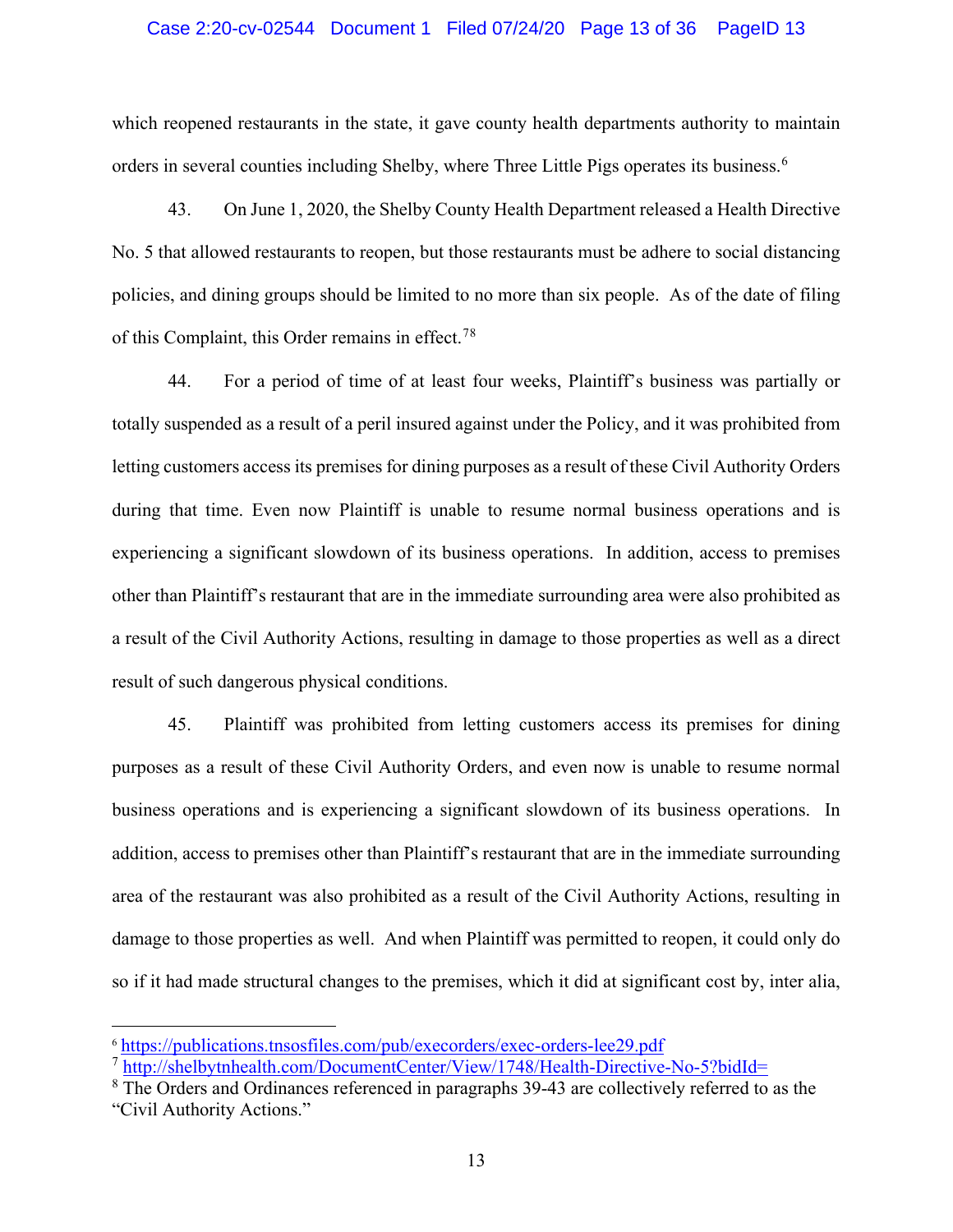## Case 2:20-cv-02544 Document 1 Filed 07/24/20 Page 14 of 36 PageID 14

removing tables and having to pay storage costs for those tables, as well as the loss of use of those tables and decreased business traffic.

46. The COVID-19 virus, while microscopic, is still tangible and material. It is not something perceived in the mind; rather, the public has been bombarded with pictures of its exact physical structure. While the epidemiological science is developing, it is spread by human interaction, either by direct contact or by persons being within close proximity to each other. It is spread when these microscopic but tangible elements come into contact with a person, or with tangible surfaces that are thereafter touched by a person. That is one of the primary reasons why, in addition to the Civil Authority orders described herein, in an effort to slow or stop the spread of the virus, businesses are required or encouraged by civil authorities to engage in strict cleaning regimens of tangible surfaces, or to shut down entirely to engage in extensive cleaning, at significant additional cost

47. Thus, the virus is "physical" in that it is capable of being perceived, acquired and exchanged through senses and is tangible in terms of having certain identifiable properties that exist in the physical world. Its spread is a result of a physical incident or accident, or a series of incidents or accidents, that result in companies such as Plaintiff being physically unable or prohibited from performing their essential functions. And as set forth herein, it has resulted in significant forms of loss or damage to Plaintiff's business and resulting losses of use.

48. In order to reopen many businesses, including Plaintiff, were required to structurally alter the interior of their premises, at added costs, such as by removing tables to allow for appropriate social distancing and associated storage costs. The fewer tables there are, the fewer customers that can be served. In addition, expenses and losses such as the costs of reopening plans and increased costs associated therewith; remediation costs, either incurred as a result of having to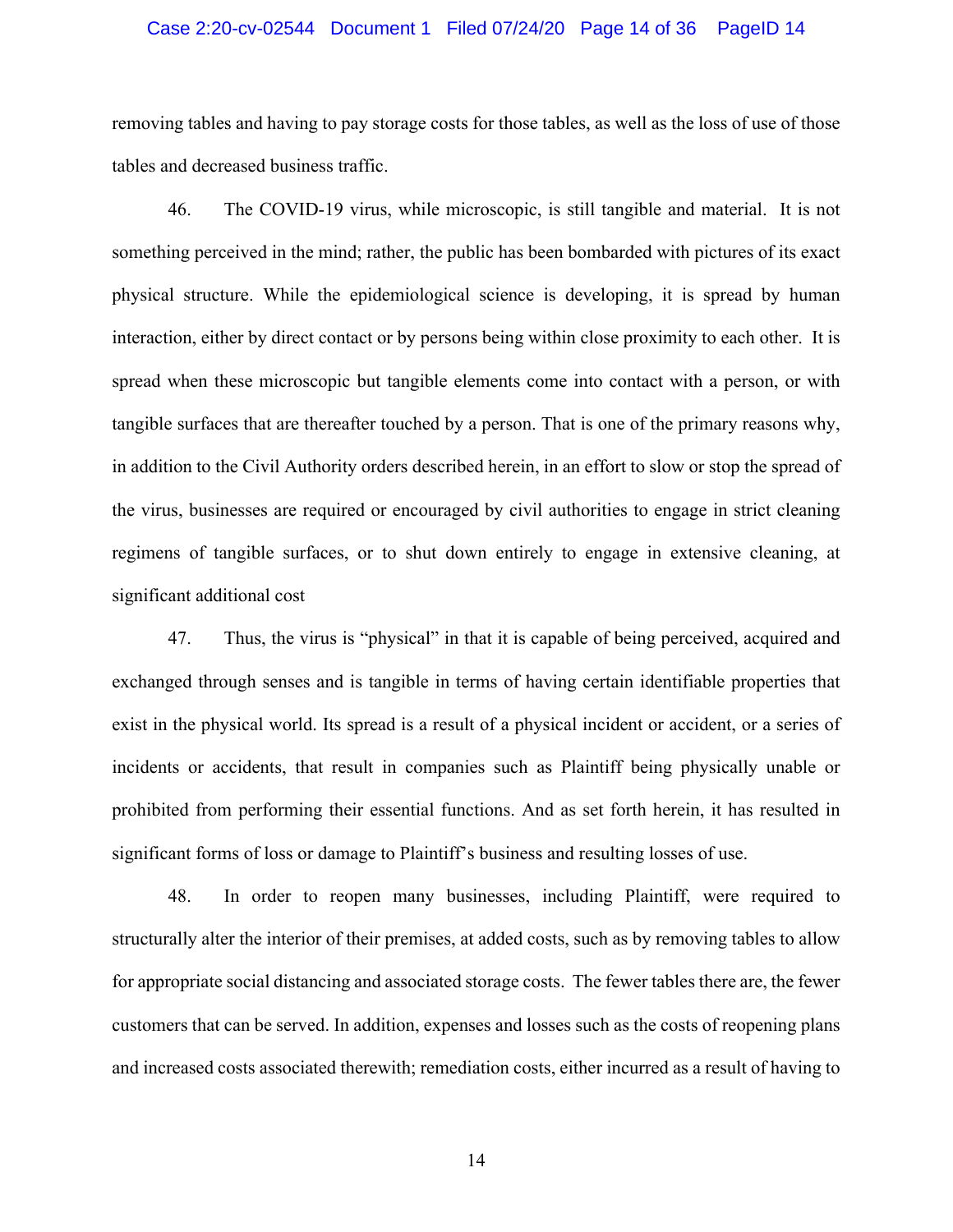## Case 2:20-cv-02544 Document 1 Filed 07/24/20 Page 15 of 36 PageID 15

engage in increased cleaning costs or shutting down entirely to avoid further spread and temporarily incapacitating the facility from operating; being considered temporarily unfit for occupancy and use and resulting in a loss of its essential functionality or use; spoiled food discarded as a result of various Civil Authority shutdown orders or directives, and other increased costs or losses either resulting from or that are attributable to the presence or risk of presence of this physical property are all forms of damage or losses incurred as a result of a direct and accidental loss of or damage to covered property.

49. Based on such facts, a reasonable person and Plaintiff's objective expectations would establish that, considering the context of the entire policy that is in the nature of an "all risk" policy that covers a litany of losses attributable to events beyond the control of the insureds, any such losses of money or increases in costs constitute "loss" as that term is used in the Policy even without any showing that the property itself experienced any form of alteration (which in Plaintiff's situation did, as set forth above). Such damage or loss resulted directly from a peril insured against. As these losses and damage are accidental, fortuitous, direct, physical, and arise out of or are related to a peril insured against, they are insurable losses covered under the Policy.

50. There has been a "loss" or damage to the covered premises caused by a fortuitous event covered under the Policy that occurred during the Policy period as that term is defined in the Policy, including a loss of use of tangible property that was not directly physically injured. Plaintiff's premises has had a loss by, *inter alia*, the pervasive nature of the Civil Authority Actions denying or preventing access to the property and facilities immediately adjacent to that property, the loss of tangible physical property within the premises in terms of food purchased by Plaintiff prior to the Civil Authority Actions that spoiled or had to be discarded, the loss of use of tangible physical property within the premises in terms of the restaurant's tables, equipment and facilities,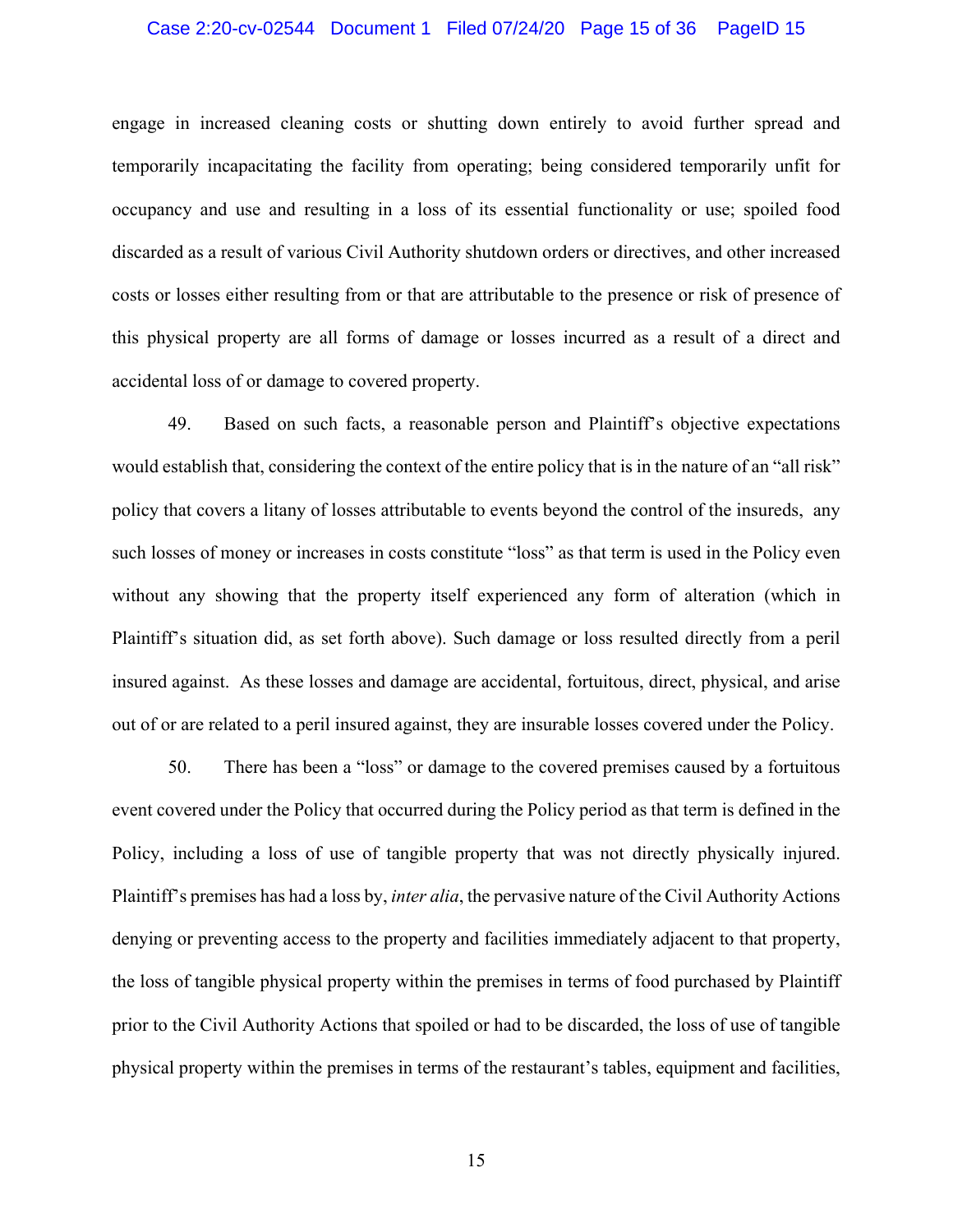## Case 2:20-cv-02544 Document 1 Filed 07/24/20 Page 16 of 36 PageID 16

loss of use of the tangible restaurant premises by virtue of the Civil Authority Orders being deemed to be physically uninhabitable and untenantable by customers and rendering the facility unfit for occupancy, preventing customers from physically occupying the property, being forced to incur increased sanitizing costs and ongoing payroll obligations, having the function of the premises to be nearly eliminated or destroyed, and/or causing a decline in use and causing an Interruption of business operations on the premises that could result in the diminution of value of the premises. As access to the premises for in customer dining, the primary purpose of the restaurant, was specifically prohibited by the Civil Authority Actions, Plaintiff's business also sustained an actual loss of business income as a result of the Civil Authority Actions.

51. Additionally, Plaintiff's restaurant has suffered an interruption of normal business operations in terms of a significant slowdown of business activities and a cessation of all restaurant in-dining operations on the premises until recently; sustained losses of business income as a result; and incurred extra expenses. Such slowdown or cessation was necessary due to, *inter alia*, the Civil Authority Actions that prohibited public access to the premises for reasons beyond Plaintiff's control. During at least a 4 week period of time when the Civil Authority Actions have been in effect, Plaintiff's customers were prohibited from accessing the premises at all or other than for limited use and not accessing the premises. This interruption of operations was caused by fortuitous events and resulted in direct physical loss to the premises, as set forth above.

52. In compliance with the Civil Authority Actions, Plaintiff was unable to reopen for in dining service from March 20, 2020 until May 4, 2020. Between May 4, 2020 and the date of this filing, Plaintiff has only been able to operate on a 50% dine in capacity and will not be able to open at a dine in capacity higher than 50% until Civil Authority Actions are relaxed. Plaintiff has not, at the time of the filing of this action, returned to normal business operations, and it is unlikely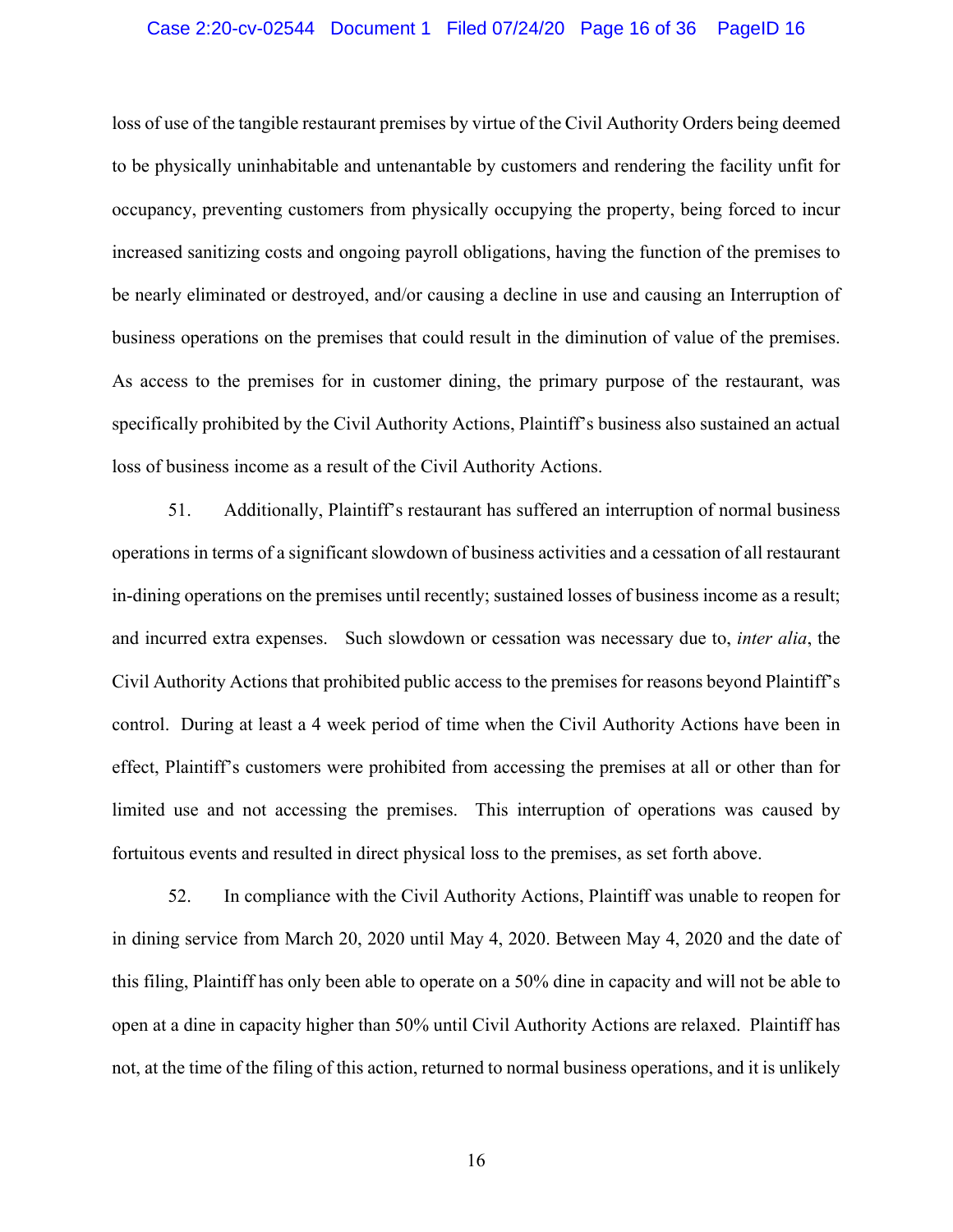#### Case 2:20-cv-02544 Document 1 Filed 07/24/20 Page 17 of 36 PageID 17

Plaintiff will be able to fully restore its operations in the next year. Such losses are not due to any condition that would have existed if no loss occurred or no Civil Authority Actions had been taken.

53. These losses and expenses have continued through the date of filing of this action.

54. These losses and expenses are not excluded from coverage under the Policy. Because the Policy is an all-risk policy, and Plaintiff has complied with its contractual obligations, Plaintiff is entitled to payment for these losses and expenses.

55. While not an element of establishing Plaintiff's claim, Defendant has taken the position such claims are barred by the "pollution" exclusion. However, and with the presumption that all exclusions are to be construed in favor of providing coverage, that exclusion is inapplicable to these claims, because the Policy defines "pollution" as a "solid, liquid, gaseous or thermal irritant or contaminant". None of the conditions at issue are attributable to anything that is a solid, liquid, gaseous or thermal irritant or contaminant as those terms have been construed in the past and would be so construed by reasonable persons.

56. Accordingly, on or about June 24, 2020, Plaintiff provided notice of a claim for its losses and expenses to Defendant, consistent with the terms and procedures of the Policy.

57. But contrary to the plain language of the Policy, and to Defendant's corresponding promises and contractual obligations, by letter dated July 15, 2020, which included a form denial, Defendant summarily refused to pay for Plaintiff's covered losses and expenses under the terms of the Policy.

58. This denial appears to be consistent with the position Defendant has taken with other similarly situated businesses nationwide, refusing all claims for coverage no matter the circumstances.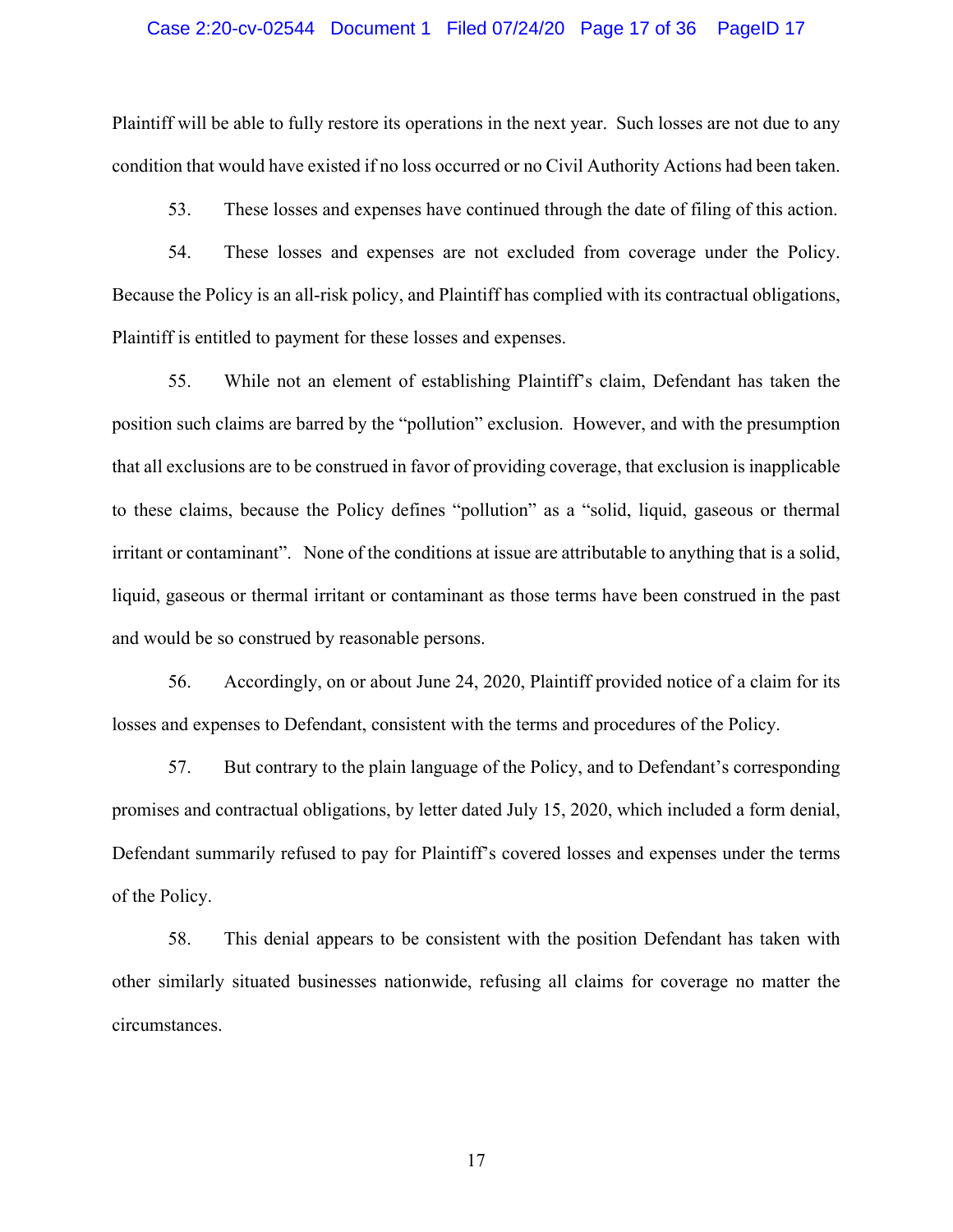## **CLASS ACTION ALLEGATIONS**

59. The class claims all derive directly from a single course of conduct by Defendant: its systematic and uniform refusal to pay insureds for covered losses based on the actions taken by civil authorities to suspend or curtail business operations, no matter the circumstance.

60. Plaintiff brings this action pursuant to Rules 23(a), 23(b)(1), 23(b)(2), and/or 23(b)(3), as well as 23(c)(4), of the Federal Rules of Civil Procedure, individually and on behalf of all others similarly situated. This action satisfies the numerosity, commonality, typicality, adequacy, predominance, and superiority requirements of those provisions.

61. Plaintiff seeks to represent a class of persons and entities located in Tennessee and such other states as the Court may deem appropriate, defined as follows (collectively, the "Class" or "Classes"):

a) All persons and entities with Business Income coverage and/or Extended Business Income coverage under a property insurance policy issued or underwritten by Defendant that suffered an interruption of business operations and for which Defendant have either actually denied or stated they will deny a claim for the losses or have otherwise failed to acknowledge, accept as a covered loss, or pay for the covered losses ("the Business Income Coverage Class").

b) All persons and entities with Extra Expense coverage under a property insurance policy issued or underwritten by Defendant that suffered an interruption of business operations and for which Defendant have either actually denied or stated they will deny a claim for the expenses or have otherwise failed to acknowledge, accept as a covered expense, or pay for the covered expenses ("the Extra Expense Coverage Class").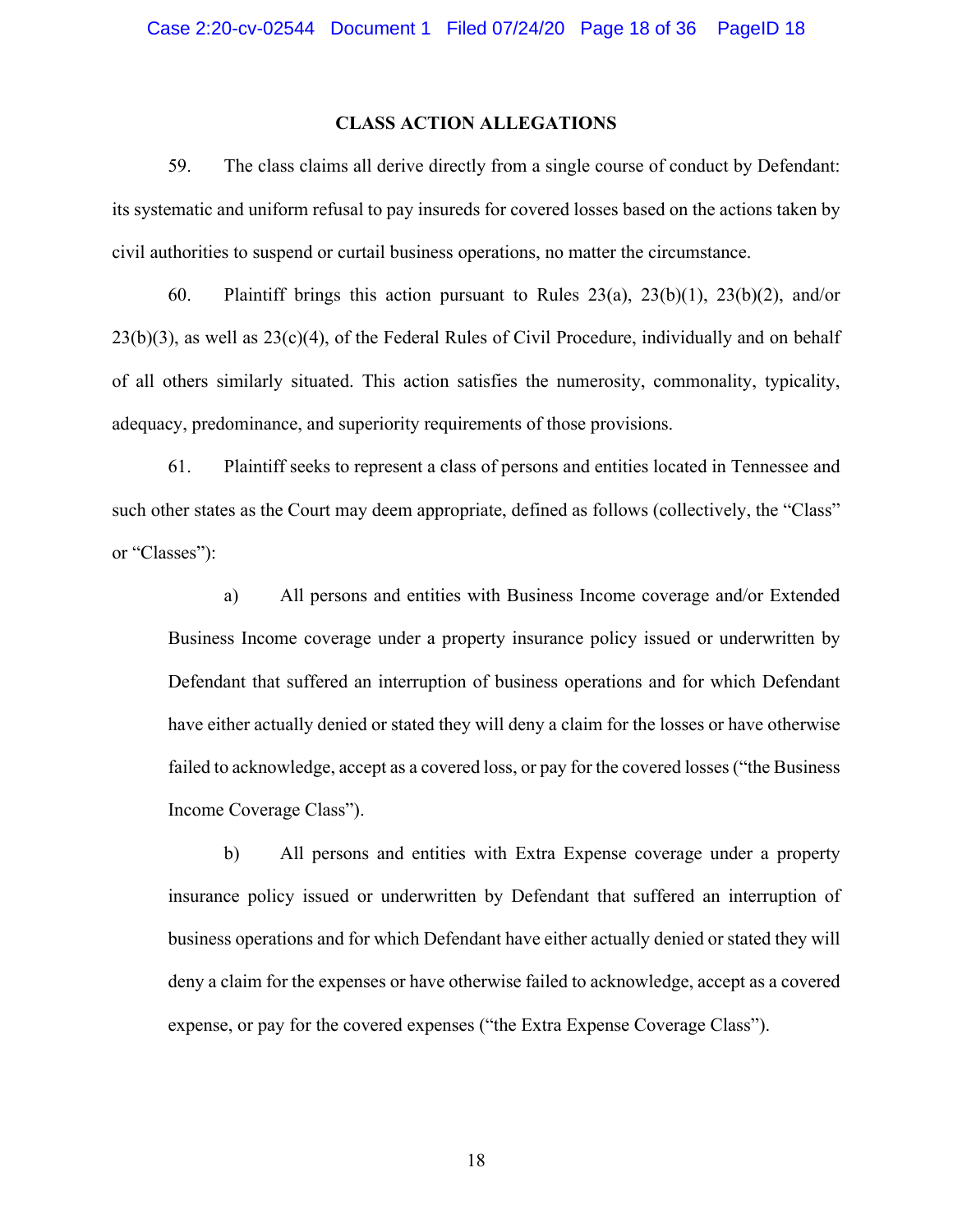#### Case 2:20-cv-02544 Document 1 Filed 07/24/20 Page 19 of 36 PageID 19

c) All persons and entities with Civil Authority coverage under a property insurance policy issued or underwritten by Defendant that suffered an actual loss of Business Income and/or Extra Expense caused by an action of a civil authority that prohibited full access to the premises, and for which Defendant have either actually denied or stated they will deny a claim for the losses or have otherwise failed to acknowledge, accept as a covered loss, or pay for the covered losses ("the Civil Authority Coverage Class").

62. Excluded from each defined proposed Classes are Defendant and any of its members, affiliates, parents, subsidiaries, officers, directors, employees, successors, or assigns; governmental entities; Class Counsel and their employees; and the judicial officers and Court staff assigned to this case and their immediate family members.

63. Plaintiff reserves the right to modify, expand, or amend the definitions of the proposed Classes, as appropriate, during the course of this litigation.

64. This action has been brought and may properly be maintained on behalf of each Class proposed herein under the criteria of Rule 23 of the Federal Rules of Civil Procedure.

## **Numerosity and Ascertainability**

65. This action satisfies the requirements of Fed. R. Civ. P.  $23(a)(1)$ . The members of each proposed Class are so numerous that individual joinder of all Class members is impracticable. There are, at a minimum, thousands of members of each proposed Class, and these individuals and entities are spread out across the State and the United States.

66. The identity of Class members is ascertainable, as the names and addresses of all Class members can be identified in Defendant's or its agents' books and records. Class members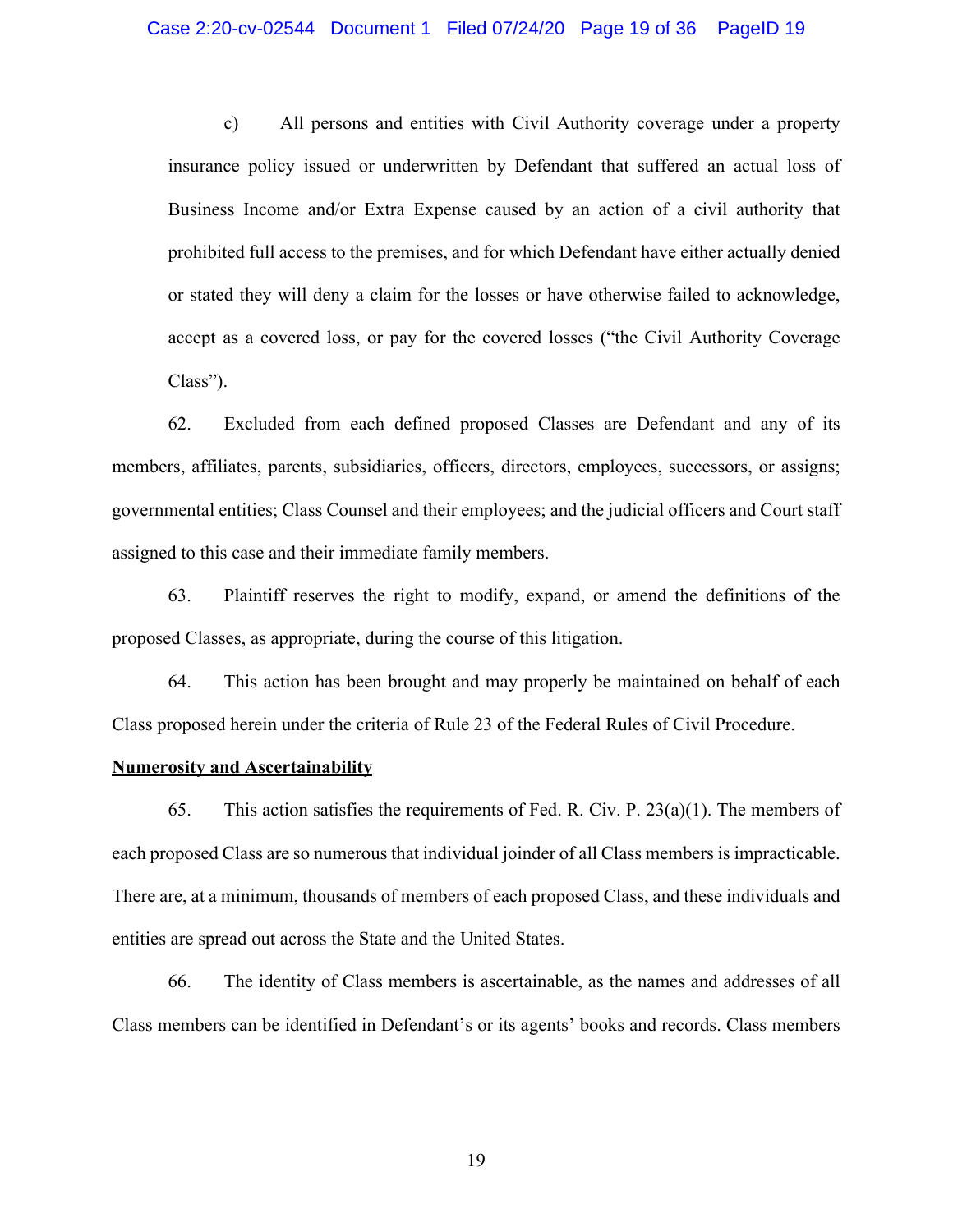## Case 2:20-cv-02544 Document 1 Filed 07/24/20 Page 20 of 36 PageID 20

may be notified of the pendency of this action by recognized, Court-approved notice dissemination methods, which may include U.S. mail, electronic mail, internet postings, and/or published notice.

## **Predominance of Common Issues**

67. This action satisfies the requirements of Fed. R. Civ. P.  $23(a)(2)$  and  $23(b)(3)$ because this action involves common questions of law and fact that predominate over any questions affecting only individual Class members. Defendant issued all-risk policies to all the members of each proposed Class in exchange for the payment of premiums by the Class members. The questions of law and fact affecting all Class members include, without limitation, the following:

a) Whether Plaintiff and the Class members suffered a covered "loss" under the policies issued to members of the Class;

b) Whether Defendant wrongfully denied all claims based on the facts set forth herein;

c) Whether Defendant's Business Income coverage applies based on the facts set forth herein;

d) Whether Defendant's Civil Authority coverage applies to a loss of Business Income based on the facts set forth herein;

e) Whether Defendant's Extra Expense coverage applies to a loss caused by the interruption of Plaintiff's and Class members' business based on the facts set forth herein;

f) Whether Defendant's Civil Authority Coverage applies to a loss of Business Income caused by the orders of local, municipal, city, county and/or state governmental entities requiring the interruption of business operations in whole or in part;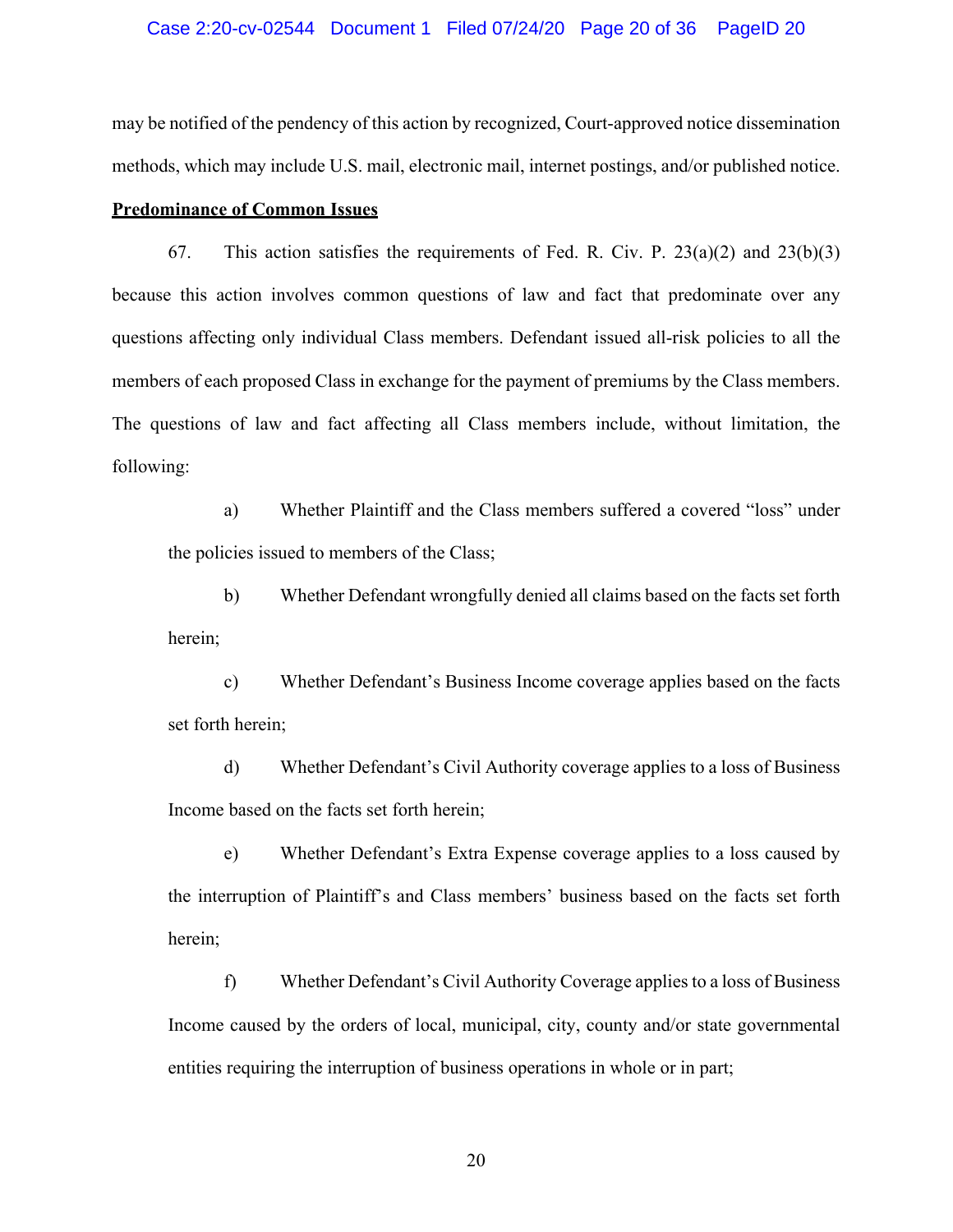g) Whether Defendant has breached contracts of insurance through a uniform and blanket denial of all claims for business losses under the circumstances alleged here;

h) Whether Plaintiff and the Class members suffered damages as a result of Defendant's actions; and

i) Whether Plaintiff and the Class members are entitled to an award of reasonable attorneys' fees, interest, and costs.

## **Typicality**

68. This action satisfies the requirements of Fed. R. Civ. P.  $23(a)(3)$  because Plaintiff's claims are typical of the claims of the Class members and arise from the same course of conduct by Defendant. Plaintiff and the other Class members are all similarly affected by Defendant's refusal to pay under the applicable insurance policies. Plaintiff's claims are based upon the same legal theories as those of the other Class members. Plaintiff and the other Class members sustained damages as a direct and proximate result of the same wrongful practices in which Defendant engaged. The relief Plaintiff seeks is typical of the relief sought for the absent Class members.

## **Adequacy of Representation**

69. This action satisfies the requirements of Fed. R. Civ. P.  $23(a)(4)$  because Plaintiff will fairly and adequately represent and protect the interests of Class members. Plaintiff has retained counsel with substantial experience in prosecuting complex class action litigation.

70. Plaintiff and its counsel are committed to vigorously prosecuting this action on behalf of the Class members and have the financial resources to do so. Neither Plaintiff nor its counsel has interests adverse to or that irreconcilably conflict with those of the Class members.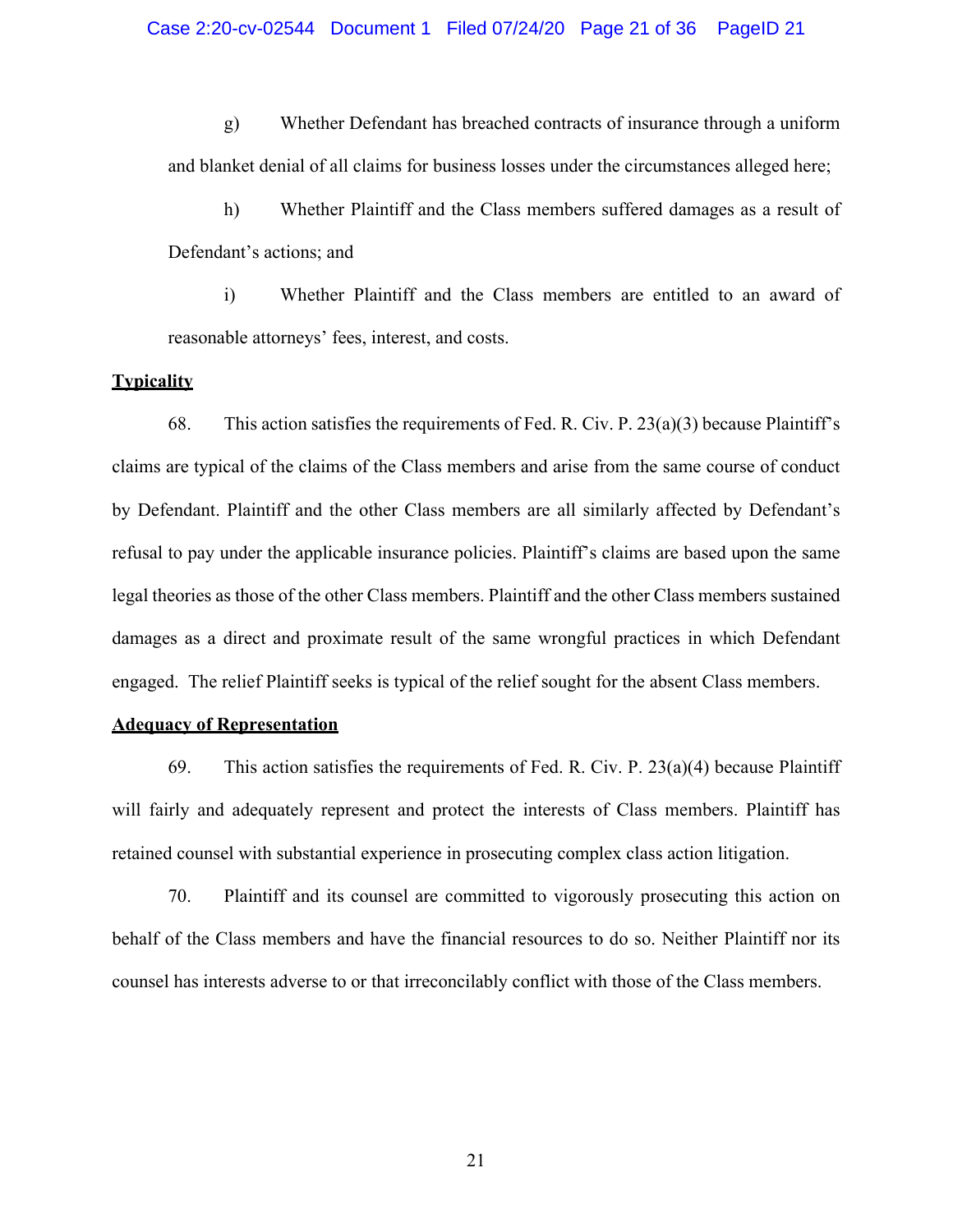## **Inconsistent or Varying Adjudications and the Risk of Impediments to Other Class Members' Interests**

71. This action satisfies the requirements of Fed. R. Civ. P. 23(b)(1). Plaintiff seeks class-wide adjudication as to the interpretation and scope of Defendant's insurance policies that use the same language and terms as the Policy. The prosecution of separate actions by individual members of the proposed Classes would create an imminent risk of inconsistent or varying adjudications that would establish incompatible standards of conduct for Defendant.

## **Final Injunctive and/or Corresponding Declaratory Relief with respect to the Class is Appropriate**

72. This action satisfies the requirements of Fed. R. Civ. P. 23(b)(2) because Defendant acted or refused to act on grounds generally applicable to Plaintiff and the members of the Classes, thereby making appropriate final injunctive and/or corresponding declaratory relief with respect to the Class members. The Class members' claims all derive directly from Defendant's systematic and uniform refusal to pay insureds for any losses suffered that they attribute are due to risk of infection of COVID-19 and/or actions taken by civil authorities to suspend or prohibit access to and occupancy of the business. Defendant's actions or refusal to act are grounded upon the same generally applicable legal theories. Plaintiff and Class Members are entitled to a declaration regarding their rights and obligations under such agreements, including whether Defendant is obligated to pay claims under the Policy and similar policies based on the facts and circumstances alleged above and the "all risk" nature of such insurance policies and whether the claims at issue constituted covered causes of loss.

## **Superiority**

73. To the extent applicable to certification of a Class under these circumstances, this action satisfies the requirements of Fed. R. Civ. P. 23(b)(3) because a class action is superior to other available methods for the fair and efficient group-wide adjudication of this controversy. The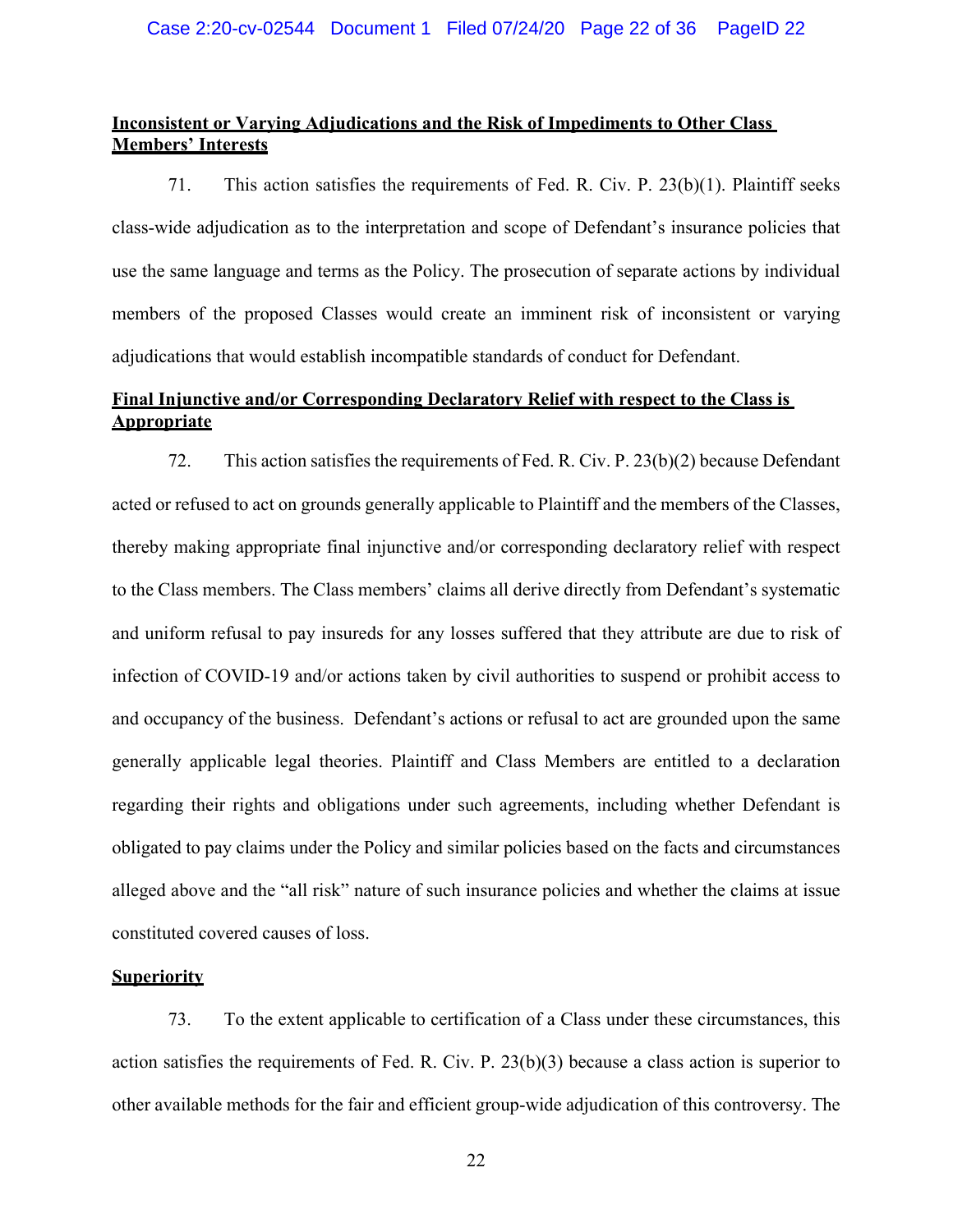#### Case 2:20-cv-02544 Document 1 Filed 07/24/20 Page 23 of 36 PageID 23

common questions of law and of fact regarding Defendant's conduct and the interpretation of the common language in their property insurance policies predominate over any questions affecting only individual Class members.

74. Because the damages suffered by certain individual Class members may be relatively small, the expense and burden of individual litigation would make it very difficult for all individual Class members to redress the wrongs done to each of them individually, such that many Class members would have little to no economic interest in individually controlling the prosecution of specific actions, and the burden imposed on the judicial system by individual litigation by even a small fraction of the Classes would be enormous, making class adjudication the superior alternative under Fed. R. Civ. P. 23(b)(3)(A).

75. The conduct of this action as a class action presents far fewer management difficulties, far better conserves judicial resources and the parties' resources, and far more effectively protects the rights of each Class member than would piecemeal litigation. Compared to the expense, burdens, inconsistencies, economic infeasibility, and inefficiencies of individualized litigation, the challenges of managing this action as a class action are substantially outweighed by the benefits to the legitimate interests of the parties, the Court, and the public of class treatment in this Court, making class adjudication superior to other alternatives, under Fed. R. Civ. P. 23(b)(3)(D).

76. Particularly as to the interpretation of the scope of the uniform provisions of the Policy set forth above both to Plaintiff and other members of the Classes, certification of the Classes may also be appropriate under Fed. R. Civ. P.  $23(c)(4)$ , which provides that "when appropriate, an action may be brought or maintained as a class action with respect to particular issues."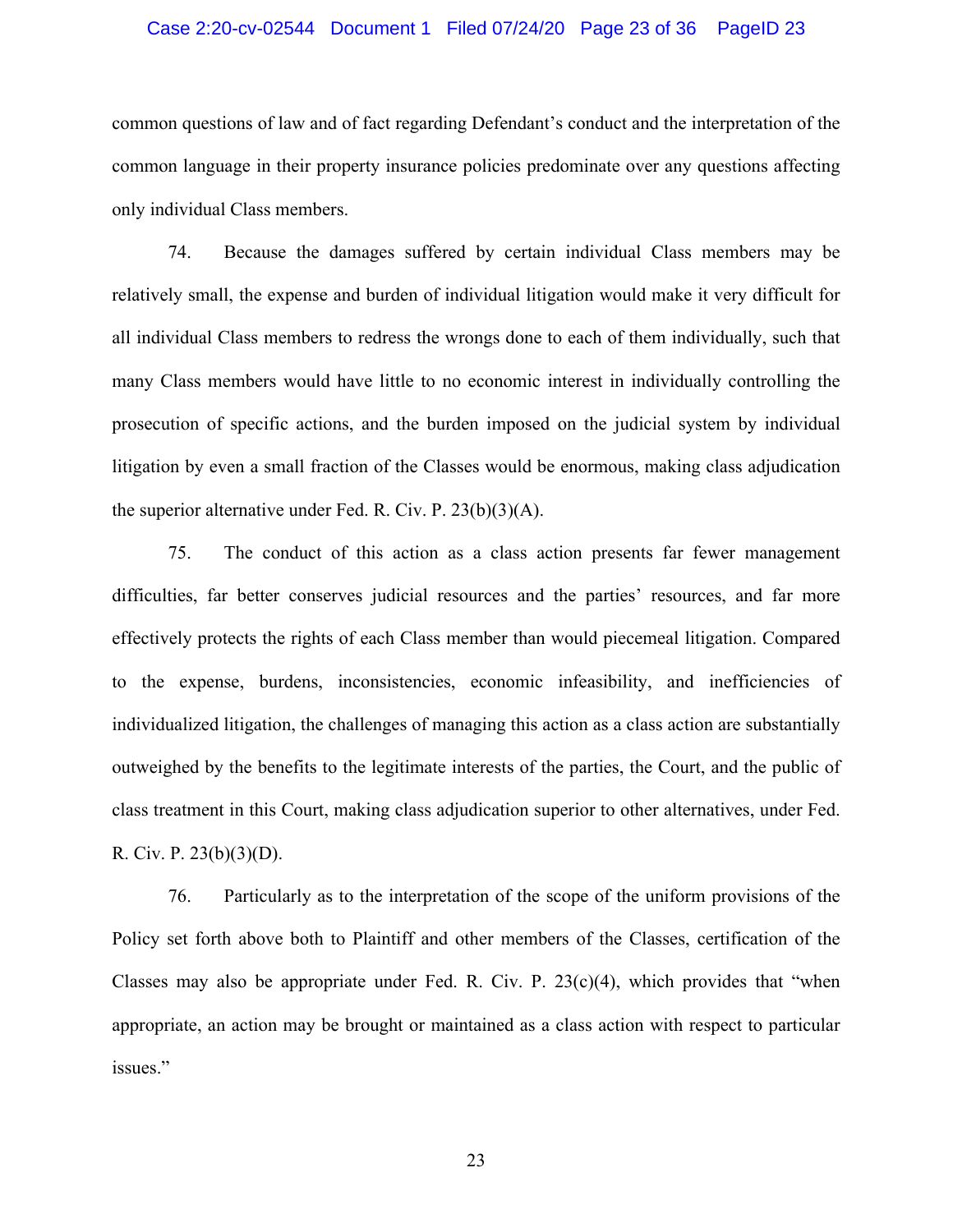## Case 2:20-cv-02544 Document 1 Filed 07/24/20 Page 24 of 36 PageID 24

77. Plaintiff is not aware of any obstacles likely to be encountered in the management of this action that would preclude its maintenance as a class action. Rule 23 provides the Court with authority and flexibility to maximize the efficiencies and benefits of the class mechanism and reduce management challenges. The Court may, on motion of Plaintiff or on its own determination, certify nationwide, statewide and/or multistate classes for claims sharing common legal questions; utilize the provisions of Rule  $23(c)(4)$  to certify any particular claims, issues, or common questions of fact or law for class-wide adjudication; certify and adjudicate bellwether class claims; and utilize Rule  $23(c)(5)$  to divide any portion of the Classes into subclasses that are each treated as a class.

## **CAUSES OF ACTION**

## **COUNT I: DECLARATORY JUDGMENT**

## **(On behalf of the Business Income Coverage Class)**

78. Plaintiff incorporates by reference and realleges each and every allegation contained in paragraphs 1-77 above, as though fully set forth herein and as applicable to the Business Income Coverage Class.

79. Plaintiff brings this Count both individually and on behalf of the other members of the Business Income Coverage Class.

80. Under 28 U.S.C. §§ 2201 and 2202, this Court has jurisdiction to declare the rights and other legal relations of the parties in dispute.

81. Plaintiff's Policy, as well as the policies of other Business Income Coverage Class members, are insurance contracts under which Defendant was paid premiums in exchange for promises to pay Class members' losses for claims covered by the Policy and the policies of other Business Income Coverage Class members.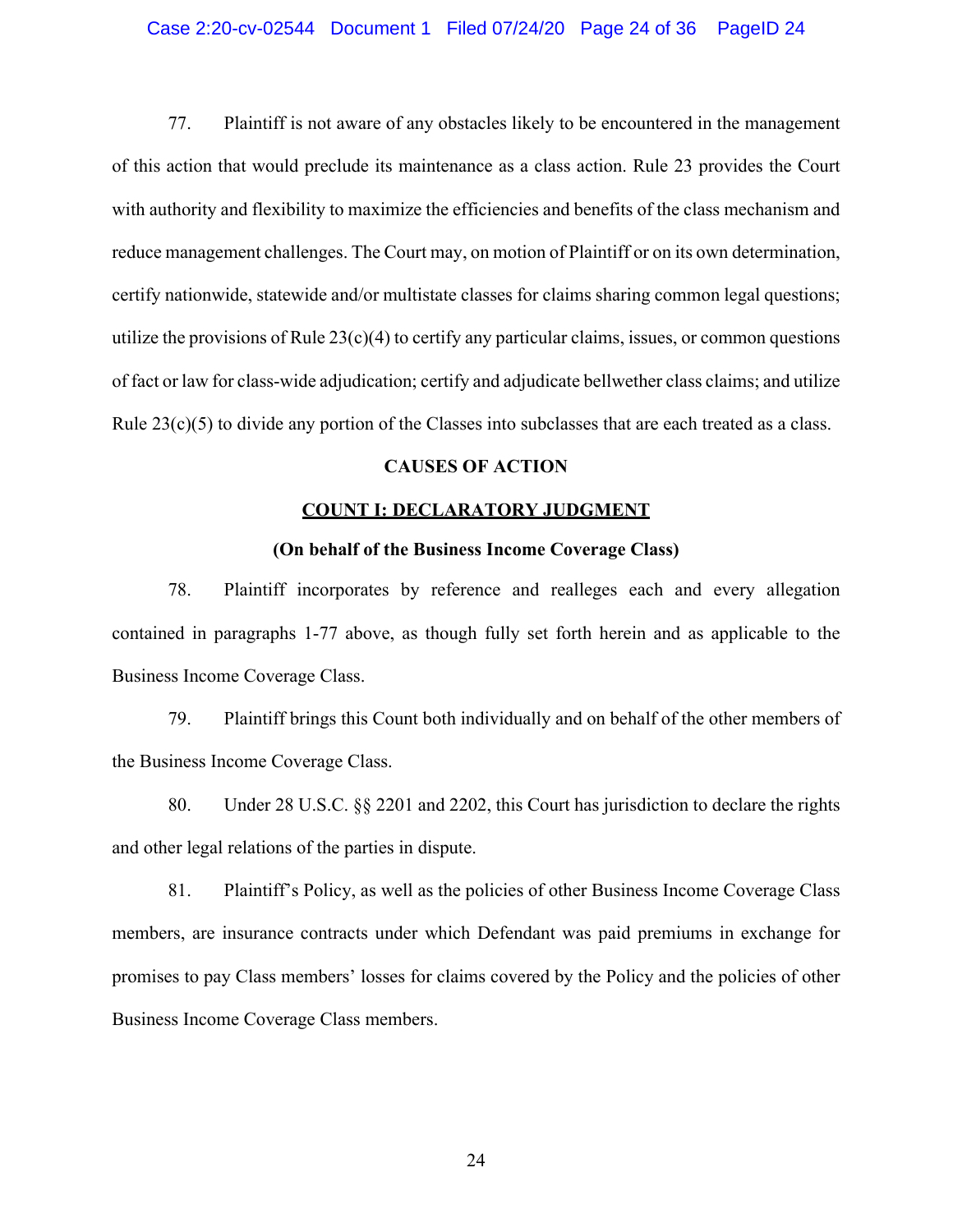#### Case 2:20-cv-02544 Document 1 Filed 07/24/20 Page 25 of 36 PageID 25

82. In the Policy, Defendant promised to pay for losses of business income sustained as a result of perils not excluded under the Policy. Specifically, Defendant promised to pay for losses of business income sustained as a result of an interruption of business operations.

83. Plaintiff and Business Income Coverage Class members suffered loss to Plaintiff's insured premises and other Class members' insured premises as that term is defined in the Policy, resulting in interruptions of business operations at the premises. These interruptions have caused Plaintiff and Business Income Class members to suffer losses of business income.

84. These interruptions, and the resulting losses, triggered business income coverage under the Policy and other Business Income Coverage Class members' policies.

85. Plaintiff and the other Class members have complied with all applicable provisions of their respective policies, including payment of premiums.

86. Defendant, without justification, disputesthat the Policy and other Business Income Coverage Class members' policies provide coverage for these losses.

87. Plaintiff seeks a Declaratory Judgment that its Policy and other Business Income Coverage Class members' policies provide coverage for the losses of business income attributable to the facts set forth above.

88. An actual case or controversy exists regarding Plaintiff's and other Business Income Coverage Class members' rights and Defendant's obligations to reimburse Plaintiff and other Business Income Coverage Class members for the full amount of these losses. Accordingly, the Declaratory Judgment sought is justiciable.

WHEREFORE, Plaintiff requests that this Court enter a Declaratory Judgment declaring that the Policy and other Class members' policies provide coverage for Class members' losses of business income.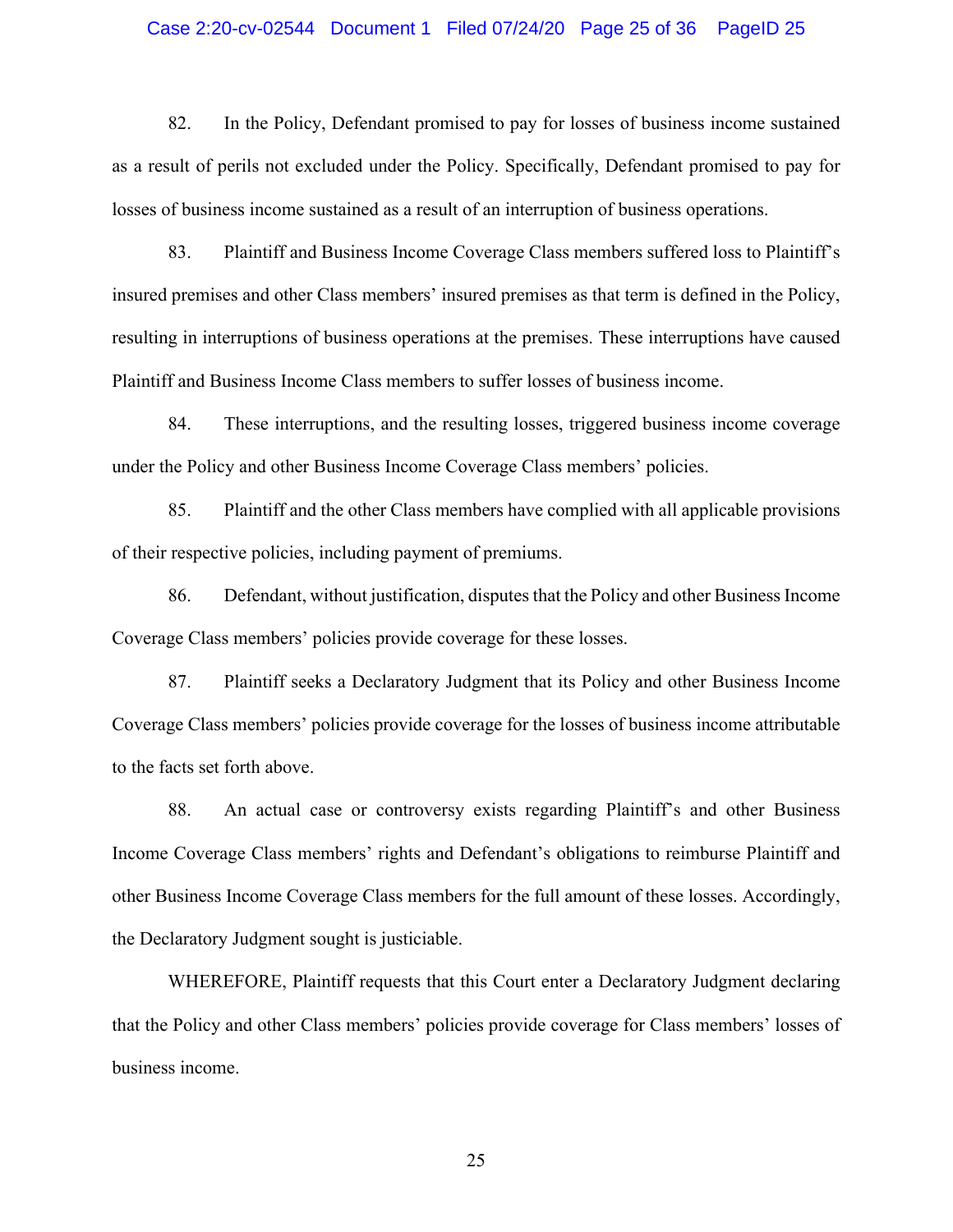#### **COUNT II: BREACH OF CONTRACT**

## **(On behalf of the Business Income Coverage Class)**

89. Plaintiff incorporates by reference and realleges each and every allegation contained in paragraphs 1-77 above, as though fully set forth herein and as applicable to the Business Income Coverage Class.

90. Plaintiff brings this Count both individually and on behalf of the other members of the Business Income Coverage Class.

91. Plaintiff's Policy, as well as the policies of other Business Income Coverage Class members, are insurance contracts under which Defendant were paid or received the benefits of premiums in exchange for promises to pay Class members' losses for claims covered by the Policy.

92. In the Policy, Defendant promised to pay for losses of business income incurred as a result of perils not excluded under the Policy. Specifically, Defendant promised to pay for losses of business income sustained as a result of an interruption of business operations.

93. Plaintiff and Business Income Coverage Class members have suffered a loss to Plaintiff's insured premises and other Business Income Coverage Class members' insured premises as a result of interruptions of business operations at these premises. These interruptions have caused Business Income Coverage Class members to suffer losses of business income.

94. These losses triggered business income coverage under both the Policy and other Business Income Coverage Class members' policies.

95. Plaintiff and the other Business Income Coverage Class members have complied with all applicable provisions of their respective policies, including payment of premiums.

96. Defendant has denied coverage and refused performance under the Policy and other Class members' policies by denying coverage for these losses and expenses. Accordingly,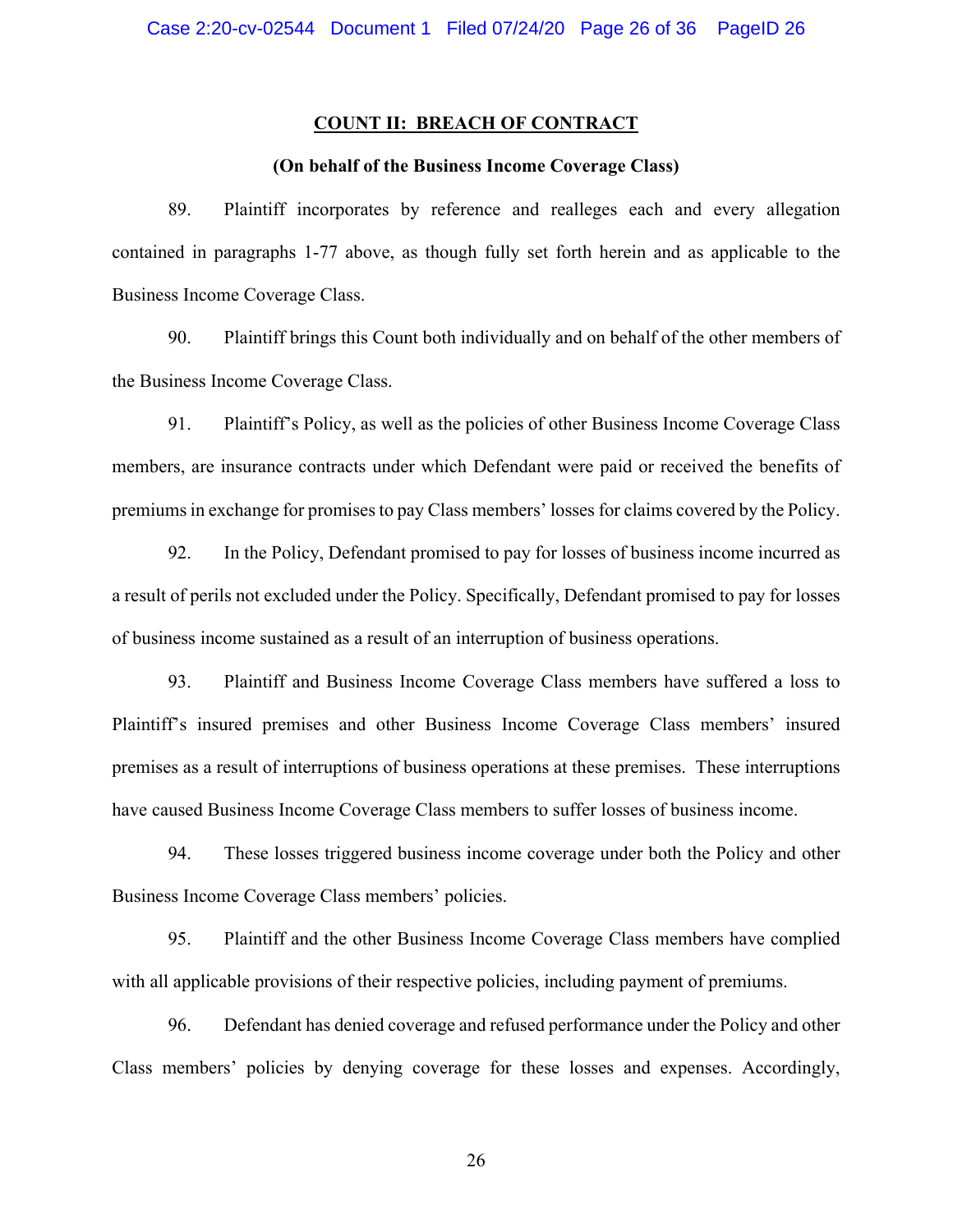## Case 2:20-cv-02544 Document 1 Filed 07/24/20 Page 27 of 36 PageID 27

Defendant is in breach of the Policy and other Business Income Coverage Class members' policies and/or jointly and severally responsible therefor.

97. As a result of Defendant's breaches of the Policy and other Business Income Coverage Class members' policies, Plaintiff and other Class members have suffered actual and substantial damages for which Defendant is liable.

WHEREFORE, Plaintiff, both individually and on behalf of other Class members, seeks compensatory damages resulting from Defendant's breaches of the Policy and other Class Members' policies and seek all other relief deemed appropriate by this Court.

## **COUNT III: DECLARATORY JUDGMENT**

## **(On behalf of the Extra Expense Coverage Class)**

98. Plaintiff incorporates by reference and realleges each and every allegation contained in paragraphs 1-77 above, as though fully set forth herein and as applicable to the Extra Expense Coverage Class.

99. Plaintiff brings this Count both individually and on behalf of the other members of the Extra Expense Coverage Class.

100. Under 28 U.S.C. §§ 2201 and 2202, this Court has jurisdiction to declare the rights and other legal relations of the parties in dispute.

101. Plaintiff's Policy, as well as the policies of other Extra Expense Coverage Class members, are insurance contracts under which Defendant were paid premiums in exchange for promises to pay Extra Expense Coverage Class members' losses for claims covered by the Policy and the policies of other Extra Expense Coverage Class members.

102. Specifically, Defendant promised to pay for Extra Expenses incurred by Plaintiff and other Extra Expense Coverage Class members that the insureds would not have incurred if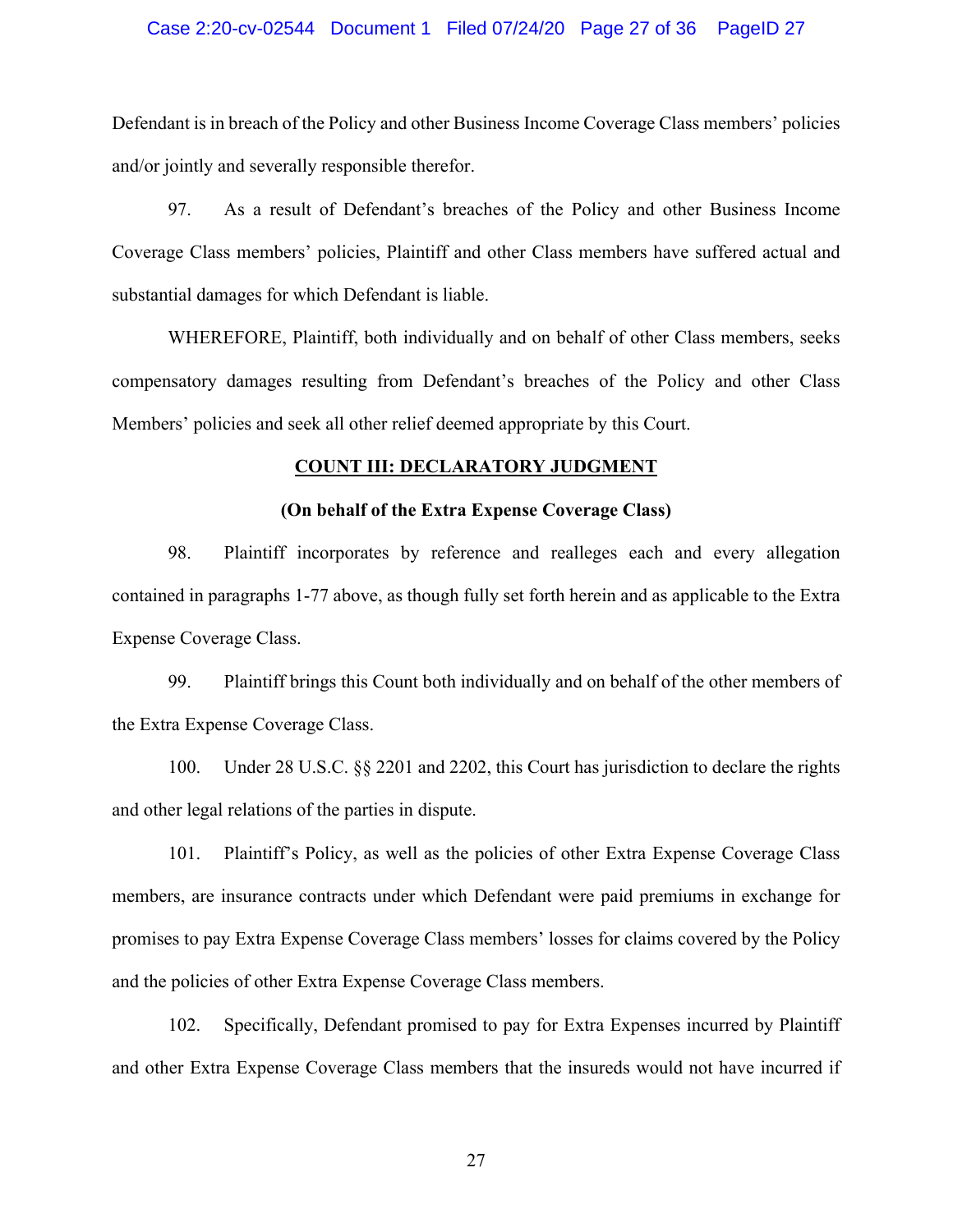#### Case 2:20-cv-02544 Document 1 Filed 07/24/20 Page 28 of 36 PageID 28

there had been no loss or damage to the insured premises. These Extra Expenses include expenses to avoid or minimize the interruption of business, continue operations, costs of mitigation and/or to repair or replace property.

103. Plaintiff and Extra Expense Coverage Class members suffered loss to insured premises, resulting in interruptions of business operations at these premises. As a result, Plaintiff and other Extra Expense Coverage Class members have incurred Extra Expenses, as defined in the Policy and other Extra Expense Coverage Class members' policies.

104. These Expenses triggered Extra Expense coverage under the Policy and other Extra Expense Coverage Class members' policies.

105. Plaintiff and the other Extra Expense Coverage Class members have complied with all applicable provisions of their respective policies, including payment of premiums.

106. Defendant, without justification, disputes that the Policy and other Extra Expense Coverage Class members' policies provide coverage for these Extra Expenses.

107. Plaintiff, both individually and on behalf of the other members of the Extra Expense Coverage Class, seeks a Declaratory Judgment that its Policy, and those of other members of the Extra Expense Coverage Class, provides coverage for these Extra Expenses.

108. An actual case or controversy exists regarding Extra Expense Coverage Class members' rights and Defendant's obligations under Extra Expense Coverage Class members' policies to reimburse Class members for these Extra Expenses. Accordingly, the Declaratory Judgment sought is justiciable.

WHEREFORE, Plaintiff requests that this Court enter a Declaratory Judgment declaring that the Policy and other Extra Expense Coverage Class members' policies provide coverage for Class members' Extra Expenses.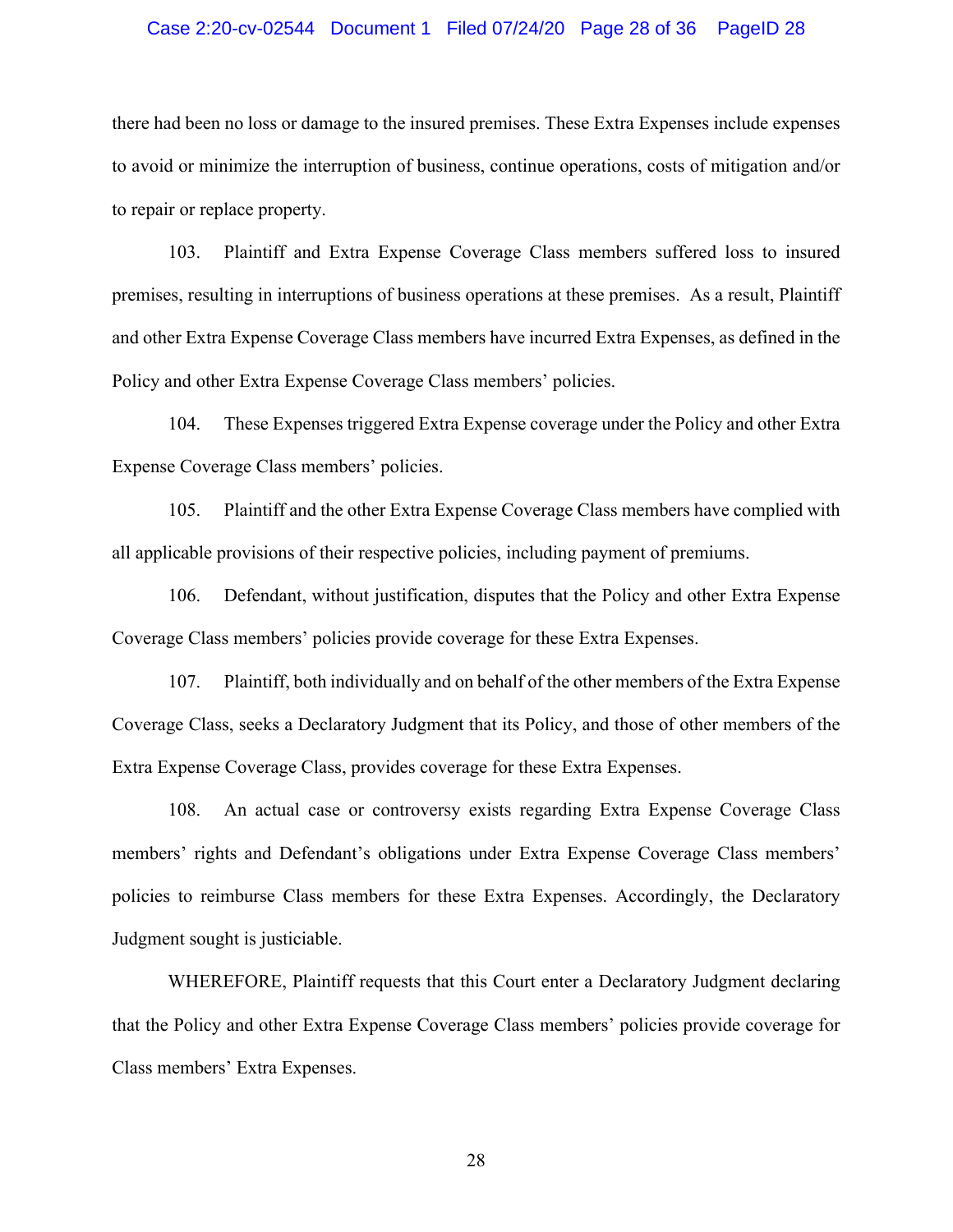#### **COUNT IV: BREACH OF CONTRACT**

## **(On behalf of the Extra Expense Coverage Class)**

109. Plaintiff incorporates by reference and realleges each and every allegation contained in paragraphs 1-77 above, as though fully set forth herein and as applicable to the Extra Expense Coverage Class.

110. Plaintiff brings this Count individually and on behalf of the other members of the Extra Expense Coverage Class.

111. Plaintiff's Policy, as well as the policies of other Extra Expense Coverage Class members, are insurance contracts under which Defendant directly or indirectly were paid premiums in exchange for promises to pay Extra Expense Coverage Class members' losses for claims covered by the Policy.

112. Specifically, Defendant promised to pay for Extra Expenses incurred by Plaintiff and other Extra Expense Coverage Class members that the insureds would not have incurred if there had been no loss or damage to the insured premises. These Extra Expenses include expenses to avoid or minimize the interruption of business, continue operations, remediation costs and/or to repair replace property.

113. Plaintiff and Extra Expense Coverage Class members suffered loss to insured premises, resulting in interruptions of business operations at these premises. These interruptions have caused Extra Expense Coverage Class members to incur Extra Expenses.

114. These Expenses triggered Extra Expense coverage under the Policy and other Extra Expense Coverage Class members' policies.

115. Plaintiff and the other Extra Expense Coverage Class members have complied with all applicable provisions of the Policy, including payment of premiums.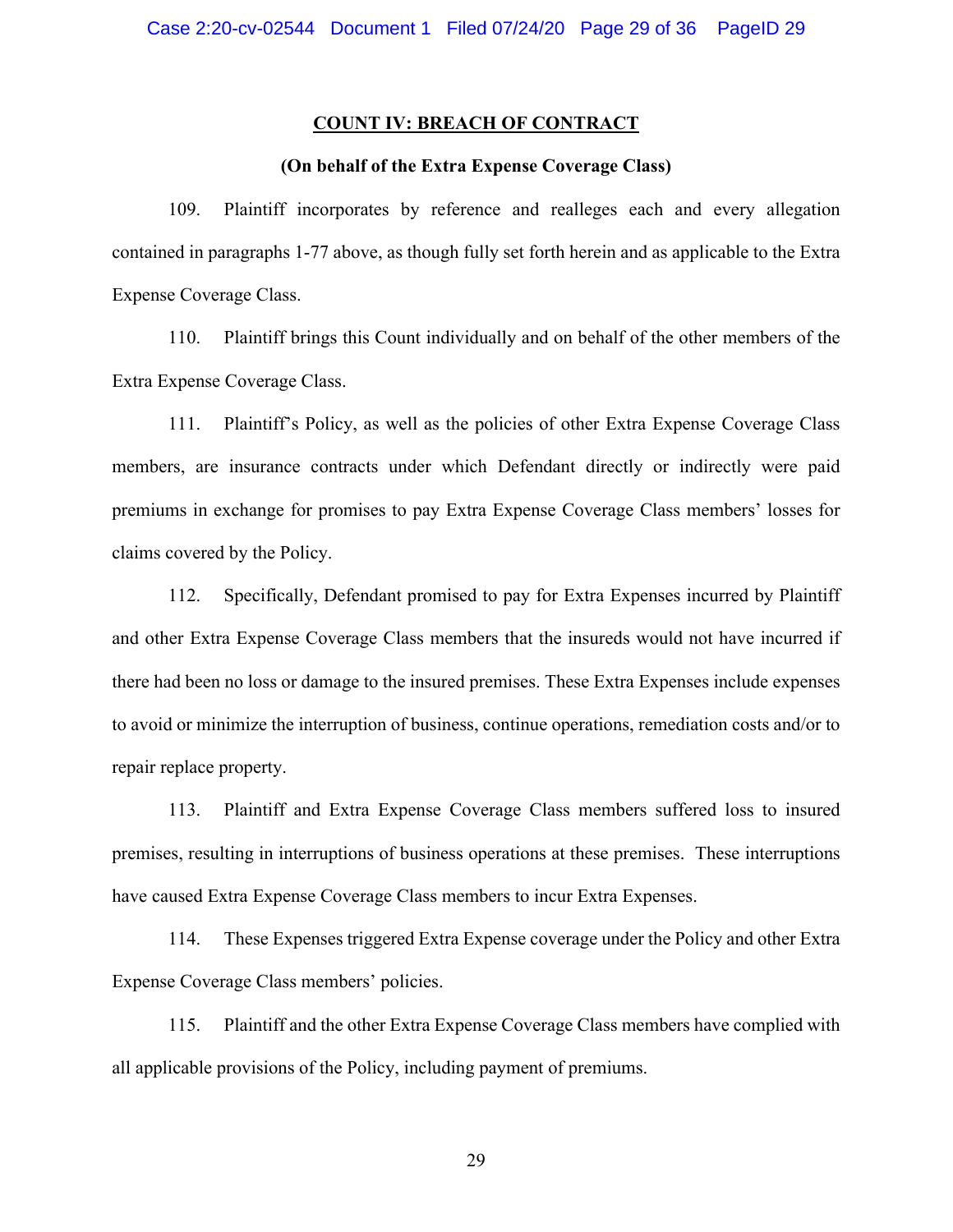#### Case 2:20-cv-02544 Document 1 Filed 07/24/20 Page 30 of 36 PageID 30

116. Defendant, without justification, denied coverage and refused performance under the Policy and other Extra Expense Coverage Class members' policies by denying coverage for these Extra Expenses. Accordingly, Defendant is in breach of the Policy and other Extra Expense Coverage Class members' policies.

117. As a result of Defendant's breaches of the Policy and other Extra Expense Coverage Class members' policies, Plaintiff and other Extra Expense Coverage Class members have suffered actual and substantial damages for which Defendant is liable.

WHEREFORE, Plaintiff, individually and on behalf of other Extra Expense Coverage Class members, seeks compensatory damages resulting from Defendant's breaches of the Policy and other Extra Expense Coverage Class Members' policies and seek all other relief deemed appropriate by this Court.

#### **COUNT V: DECLARATORY JUDGMENT**

#### **(On behalf of the Civil Authority Coverage Class)**

118. Plaintiff incorporates by reference and realleges each and every allegation contained in paragraphs 1-77 above, as though fully set forth herein and as applicable to the Civil Authority Coverage Class.

119. Plaintiff brings this Count both individually and on behalf of the other members of the Civil Authority Coverage Class.

120. Under 28 U.S.C. §§ 2201 and 2202, this Court has jurisdiction to declare the rights and other legal relations of the parties in dispute.

121. Plaintiff's Policy, as well as the policies of other Civil Authority Coverage Class members, are insurance contracts under which Defendant directly or indirectly were paid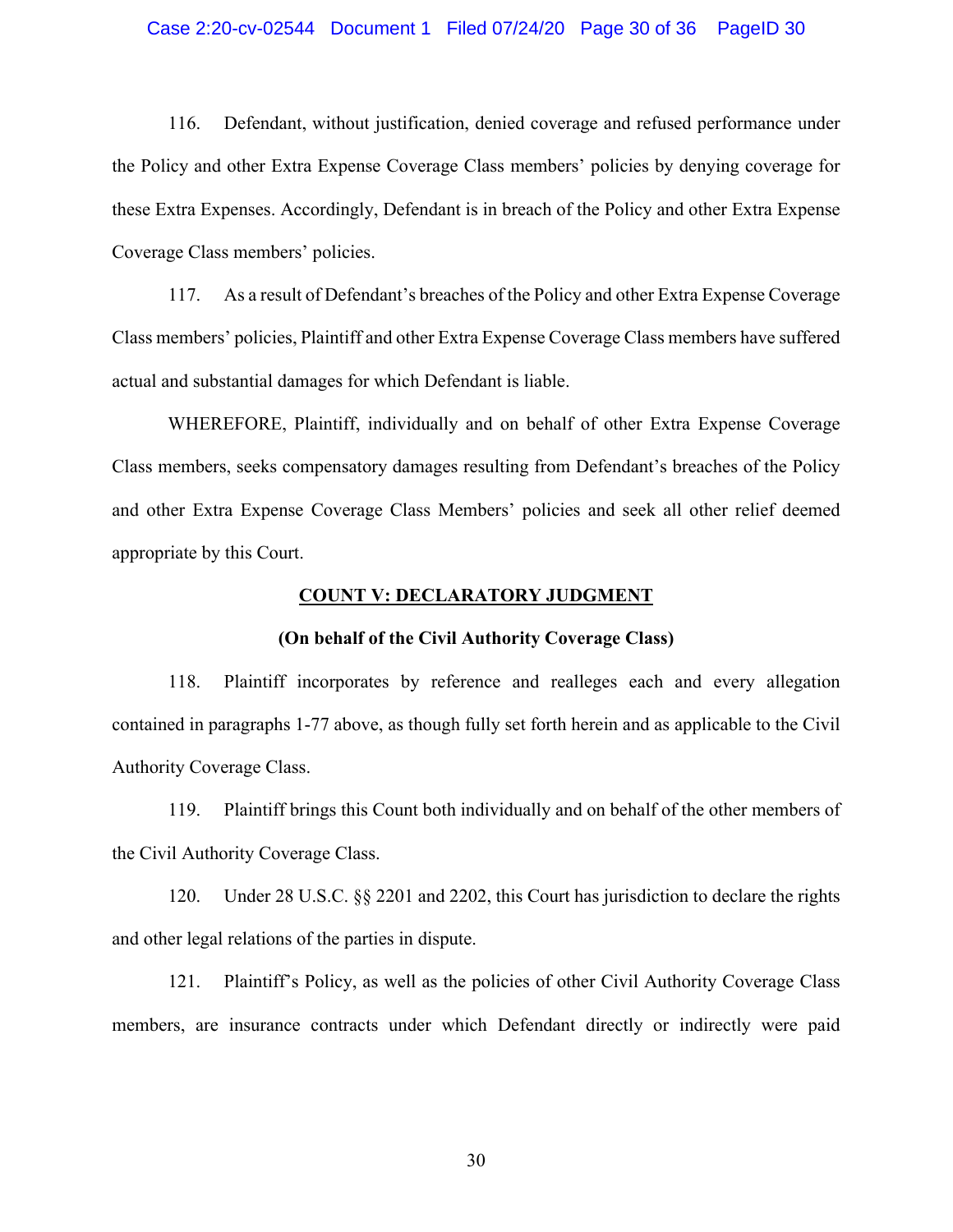## Case 2:20-cv-02544 Document 1 Filed 07/24/20 Page 31 of 36 PageID 31

premiums in exchange for promises to pay Civil Authority Coverage Class members' losses for claims covered by the policies.

122. In the Policy and other Class members' policies, Defendant promised to pay for losses of business income sustained and extra expenses incurred when, inter alia, full access to an insured's premises is specifically prohibited by a Civil Authority Order and the civil authority action is taken in response to dangerous physical conditions.

123. Plaintiff and other Civil Authority Coverage Class members have suffered losses and incurred expenses as a result of actions of civil authorities that prohibited full access to insured premises under the Policy and Civil Authority Coverage Class members' policies.

124. These losses satisfied all requirements to trigger Civil Authority coverage under the Policy and other Civil Authority Coverage Class members' policies.

125. Plaintiff and the other Civil Authority Coverage Class members have complied with all applicable provisions of the Policy, including payment of premiums.

126. Defendant, without justification, disputes that the Policy provides coverage for these losses.

127. Plaintiff seeks a Declaratory Judgment that its Policy and other Class members' policies provide coverage for the losses that Civil Authority Coverage Class members have sustained and extra expenses they have incurred caused by actions of civil authorities.

128. An actual case or controversy exists regarding Civil Authority Coverage Class members' rights and Defendant's obligations under Civil Authority Coverage Class members' policies to reimburse Class members for these losses and extra expenses. Accordingly, the Declaratory Judgment sought is justiciable.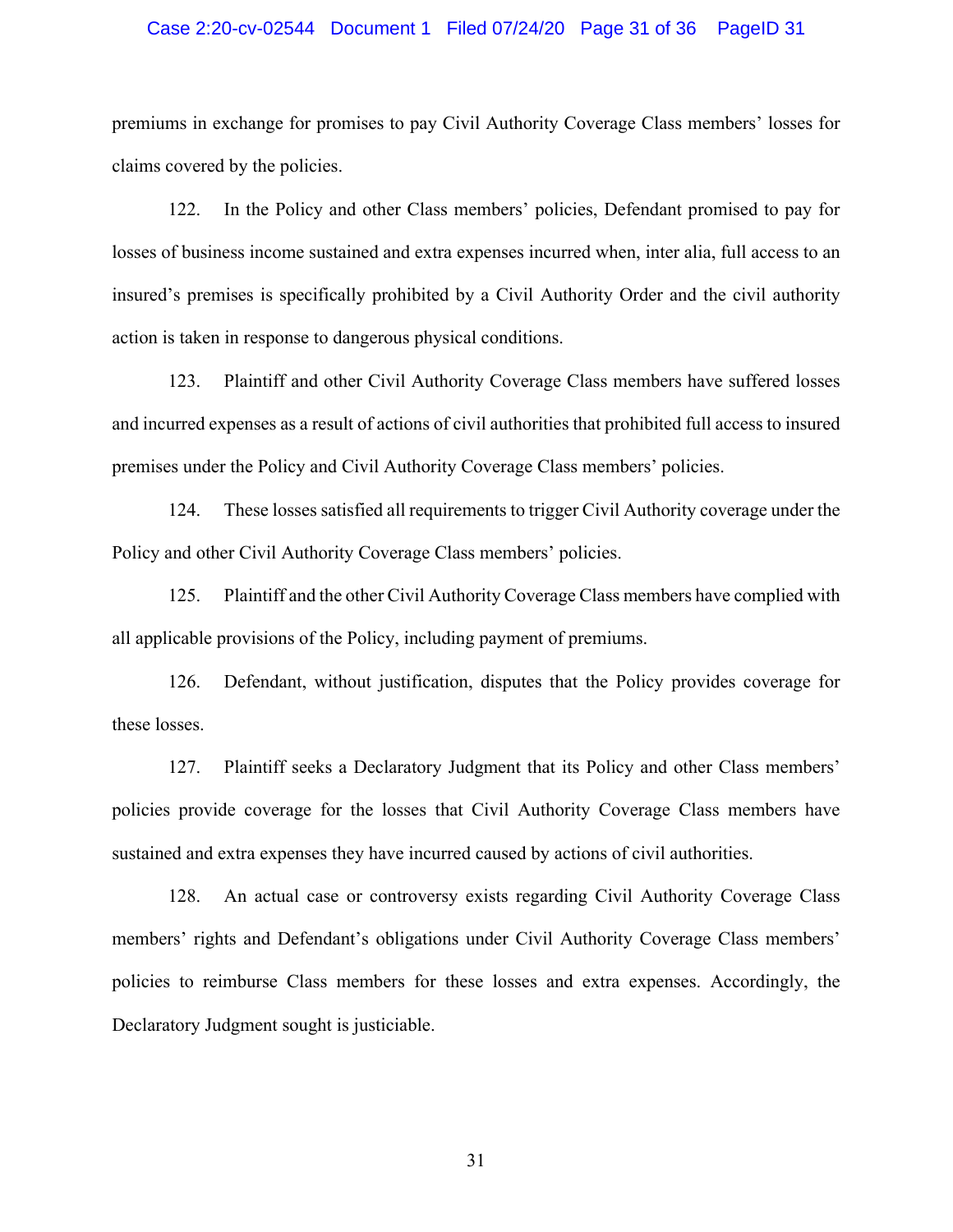WHEREFORE, Plaintiff, both individually and on behalf of other Civil Authority Coverage Class members, requests that this Court enter a Declaratory Judgment declaring that the Policy provides Civil Authority coverage for the losses and extra expenses incurred by Plaintiff and the other Class members.

## **COUNT VI: BREACH OF CONTRACT**

## **(On behalf of the Civil Authority Coverage Class)**

129. Plaintiff incorporates by reference and realleges each and every allegation contained in paragraphs 1-77 above, as though fully set forth herein and as applicable to the Civil Authority Coverage Class.

130. Plaintiff brings this Count individually and on behalf of the other members of the Civil Authority Coverage Class.

131. Plaintiff's Policy, as well as the policies of other Civil Authority Coverage Class members, are insurance contracts under which Defendant directly or indirectly were paid premiums in exchange for promises to pay Civil Authority Coverage Class members' losses and expenses covered by the Policy.

132. In the Policy and other Civil Authority Coverage Class members' policies, Defendant promised to pay for losses of business income sustained and extra expenses incurred when, among other things, full access to an insured's premises is prohibited by a Civil Authority Order and the civil authority action is taken in response to dangerous physical conditions. The Civil Authority Actions satisfy all the requirements of this coverage.

133. Plaintiff and other Class members have suffered losses and incurred expenses as a result of actions of civil authorities that prohibited full public access to insured premises under the Policy and Civil Authority Coverage Class members' policies.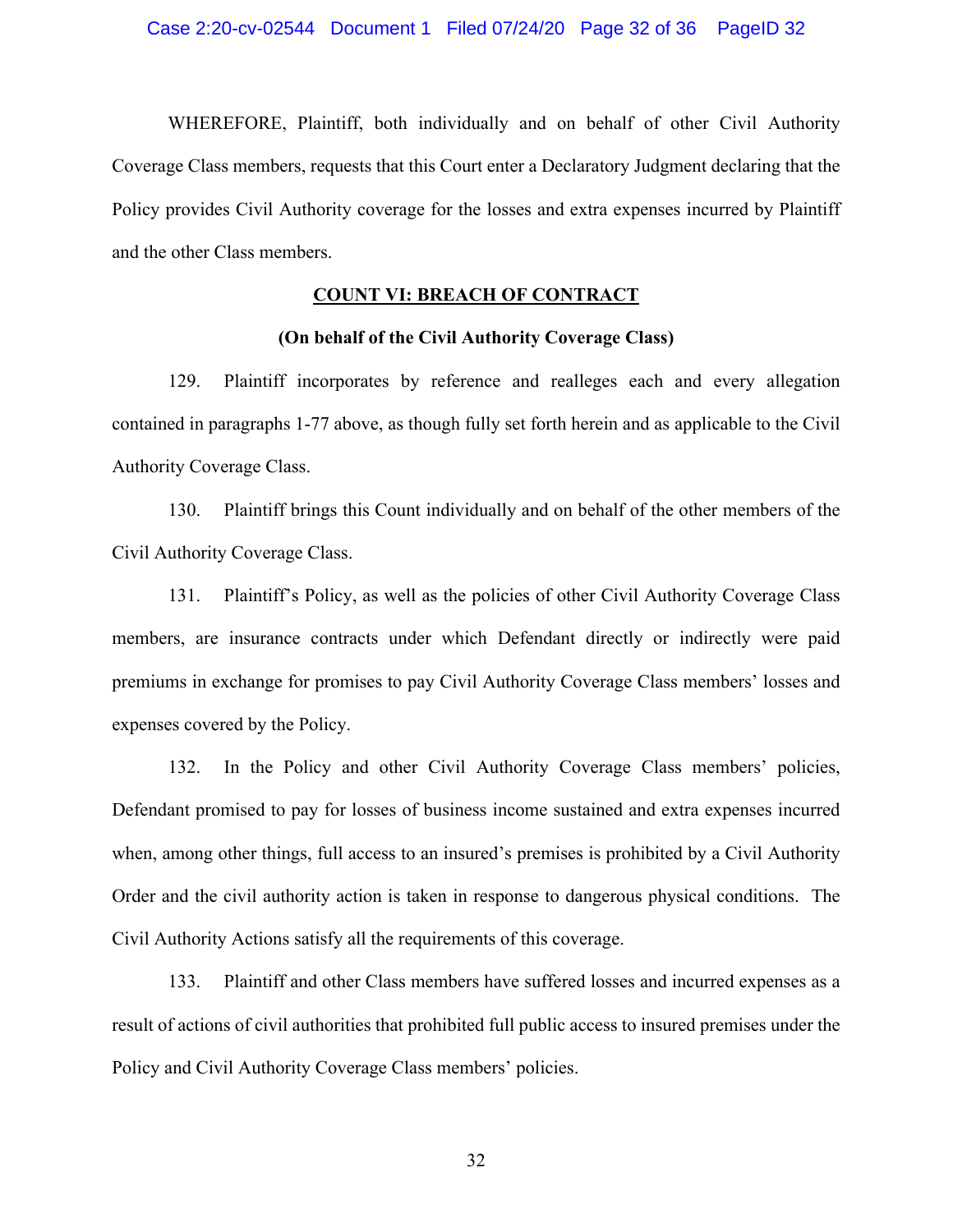## Case 2:20-cv-02544 Document 1 Filed 07/24/20 Page 33 of 36 PageID 33

134. These losses satisfied all requirements to trigger Civil Authority coverage under the Policy and other Civil Authority Coverage Class members' policies.

135. Plaintiff and the other Civil Authority Coverage Class members have complied with all applicable provisions of the Policy, including payment of premiums.

136. Defendant, without justification, has refused performance under the Policy and other Civil Authority Coverage Class members' policies by denying coverage for these losses and expenses. Accordingly, Defendant is in breach of the Policy and other Civil Authority Coverage Class members' policies.

137. As a result of Defendant's breaches of the Policy and other Civil Authority Coverage Class members' policies, Plaintiff and other Civil Authority Coverage Class members have suffered actual and substantial damages for which Defendant is liable.

WHEREFORE, Plaintiff seeks compensatory damages resulting from Defendant's breaches of the Policy and other Civil Authority Coverage Class members' policies. and seek all other relief deemed appropriate by this Court.

# **COUNT VII: BREACH OF COVENANT OF GOOD FAITH AND FAIR DEALING**

## **(On behalf of All Classes)**

138. Plaintiff incorporates by reference and realleges each and every allegation contained in paragraphs 1-77 above, as though fully set forth herein and as applicable to all Classes.

139. The agreements described in this Complaint constitute enforceable contracts under applicable state law.

140. There is implied in every contract a duty of good faith and fair dealing in its performance and enforcement.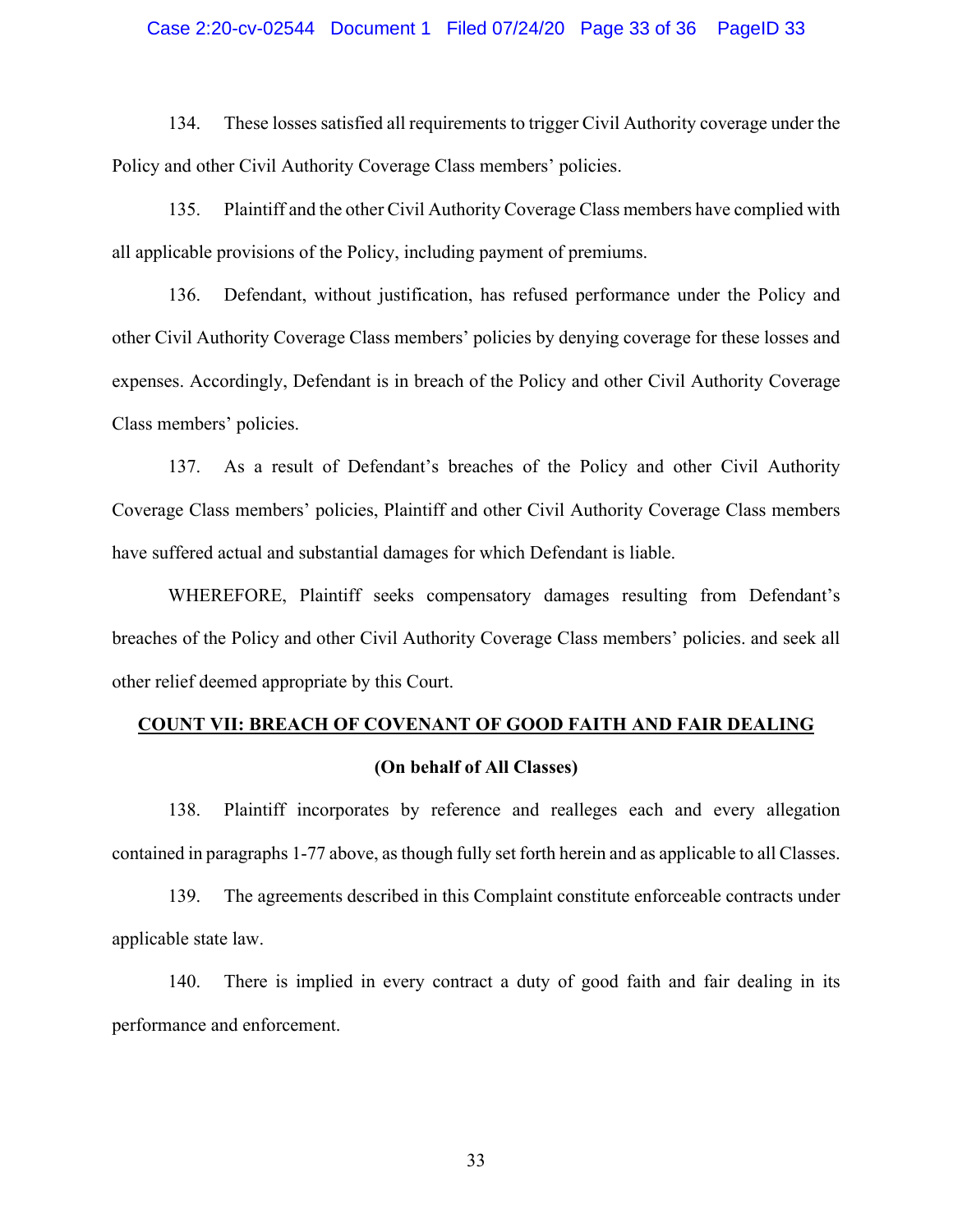#### Case 2:20-cv-02544 Document 1 Filed 07/24/20 Page 34 of 36 PageID 34

141. The specific requirements of this duty depend upon the contract, with courts imposing a construction that is fair and reasonable under the circumstances.

142. At a minimum, this duty requires Defendant to perform under the insurance contracts with Plaintiff and Class Members in a manner consistent with state and federal law and to protect the interests of Plaintiff and Class Members in having the promises required by the agreements and applicable law performed and by ensuring companies do not engage in unfair dealing.

143. Defendant, either separately or by acting in concert with third parties, breached this duty of good faith and fair dealing owed to Plaintiff and Class Members, and in undertaking such actions frustrated or denied them the benefits of their original bargain.

144. Defendant also breached this duty of good faith and fair dealing owed to Plaintiff and Class Members by other acts or omissions of which Plaintiff is presently unaware and that will be shown according to proof at trial.

145. As a proximate result of the conscious and objectively unreasonable conduct of Defendant as set forth above, which conduct was either intended, designed to or did frustrate the rights of Plaintiff and Class Members arising out of such agreements and their reasonably justified expectations based upon the requirements of the law, Plaintiff and Class Members have suffered and/or will continue to suffer in the future damages plus interest, and other economic and consequential damages, in an amount to be proven at trial. As a further proximate result of the conduct of Defendant, Plaintiff was compelled to retain legal counsel and to institute litigation to obtain the benefits of these agreements and covenants for the benefit of themselves and all other Class Members.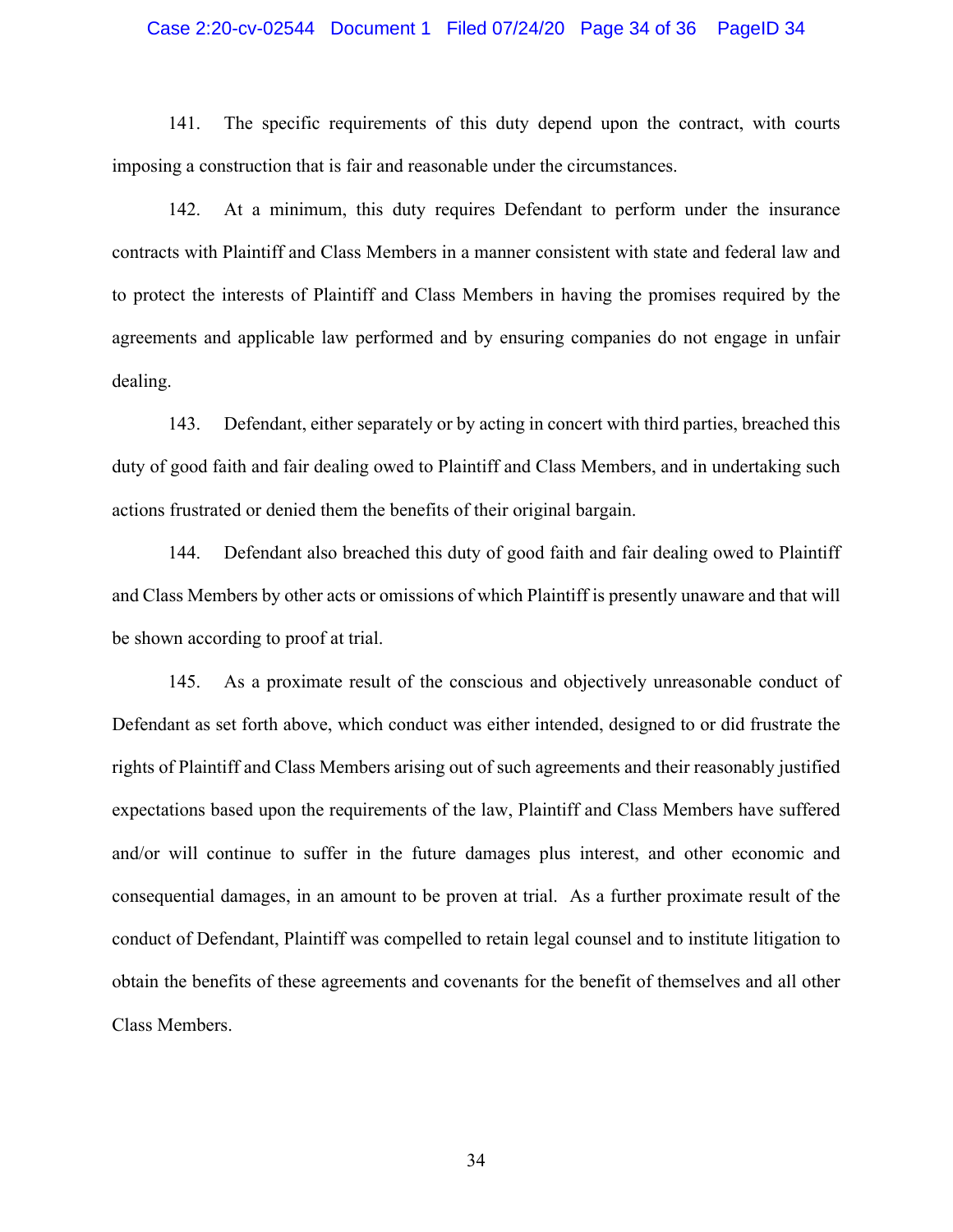## **PRAYER FOR RELIEF**

WHEREFORE, Plaintiff respectfully requests that the Court enter judgment in its favor and against Defendant as follows:

- A. Entering an order certifying the proposed Classes, designating Plaintiff as Class representative, and appointing Plaintiff's undersigned attorneys as Counsel for the Classes;
- B. Entering declaratory judgments on Counts I, III, and V in favor of Plaintiff and the members of the Business Income Coverage Class, the Extra Expense Coverage Class and the Civil Authority Coverage Class as follows:
	- i. That all Business Income, Extra Expense and Civil Authority losses and expenses incurred and sustained based on the facts and circumstances set forth above are insured and covered losses and expenses under Plaintiff's and Class members' policies; and
	- ii. Defendant is obligated to pay for the full amount of the Business Income, Extra Expense and Civil Authority losses and expenses sustained and incurred, and to be sustained and incurred, based on the facts and circumstances set forth above as insured and covered losses and expenses under Plaintiff and Class members' policies;
- C. Entering judgments on counts II, IV, VI and VII in favor of Plaintiff and the members of the Business Income Coverage Class, the Extra Expense Coverage Class and the Civil Authority Coverage Class, and awarding damages in amounts to be determined at trial, as applicable;
- D. An order requiring Defendant to pay both pre- and post-judgment interest on any